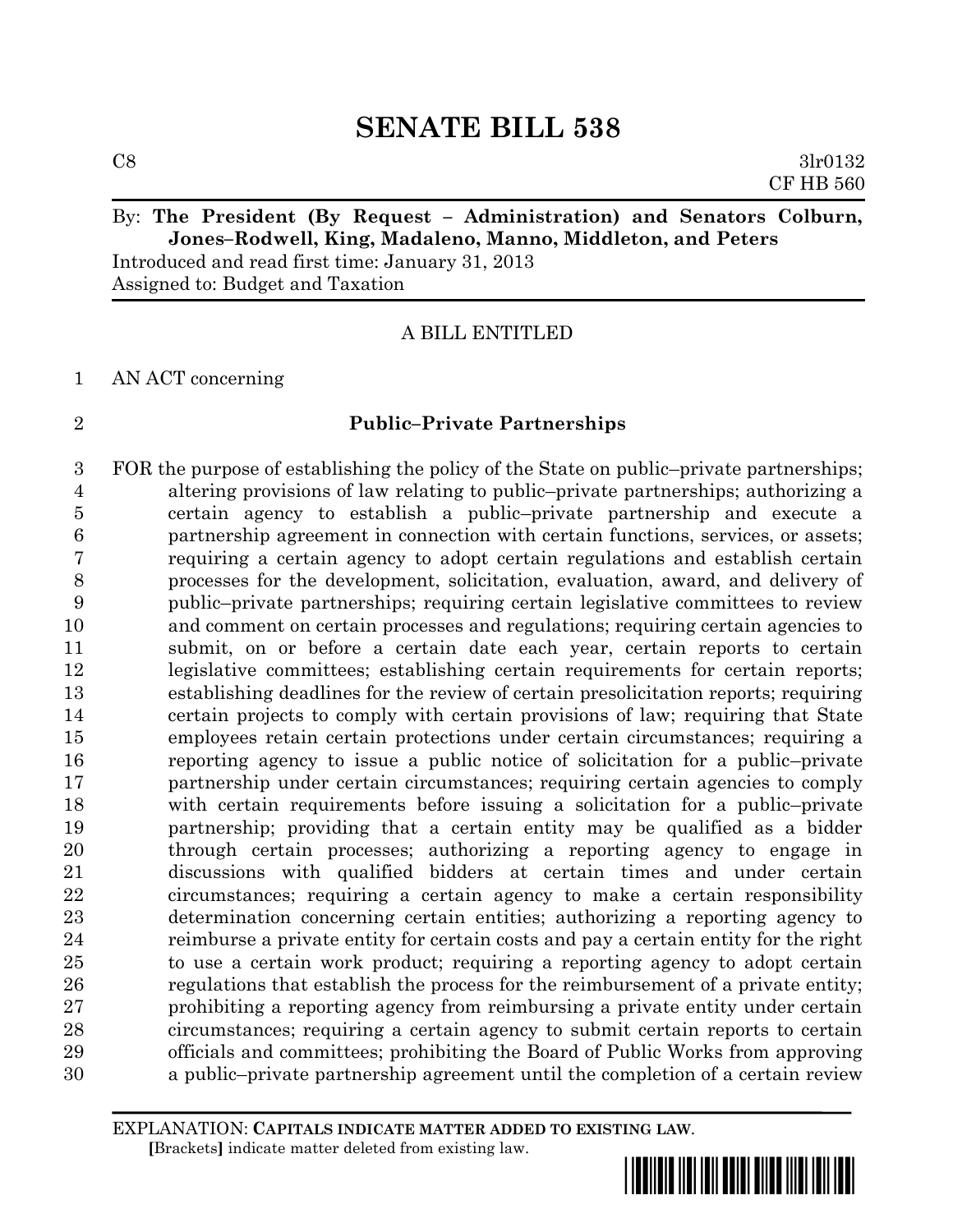by certain officials and committees; establishing deadlines for the review of public–private partnership agreements; requiring a certain agency to post a certain agreement on a certain Web site; requiring certain entities to provide performance bonds; prohibiting a public–private partnership agreement from exceeding a certain number of years, with certain exceptions; prohibiting noncompete agreements for certain assets; authorizing the award of certain compensation under certain circumstances; establishing certain requirements for a final public–private partnership agreement; requiring certain proceeds to accrue to certain funds; requiring a certain agency to post on the Internet a certain final agreement; authorizing a certain agency to establish by regulation certain application fees for certain unsolicited proposals; establishing certain requirements for certain unsolicited proposals; authorizing an individual or firm that submits an unsolicited proposal to participate in a certain subsequent process; providing that certain provisions of the State ethics law do not preclude a certain individual or firm from entering into a certain agreement; providing, under certain circumstances, that the provisions of the Minority Business Enterprise Program apply to public–private partnerships; prohibiting the Board of Public Works from approving a public–private partnership agreement until the reporting agency, in consultation with certain entities, establishes certain minority business enterprise goals and procedures; requiring that certain goals and procedures be based on the requirements of certain provisions of law; exempting public–private partnerships from certain requirements of the State procurement law; repealing certain obsolete provisions; defining a certain term; altering certain definitions; providing for the application of this Act; providing for the termination of certain provisions of this Act; and generally relating to public–private partnerships.

- BY repealing and reenacting, with amendments,
- Article State Finance and Procurement
- Section 10A–101
- Annotated Code of Maryland
- (2009 Replacement Volume and 2012 Supplement)
- BY repealing
- Article State Finance and Procurement
- Section 10A–102
- Annotated Code of Maryland
- (2009 Replacement Volume and 2012 Supplement)
- BY adding to
- Article State Finance and Procurement
- Section 10A–102 through 10A–105 to be under the new subtitle "Subtitle 1. Definitions; General Provisions"; 10A–201 through 10A–204 to be under the new subtitle "Subtitle 2. Solicited Proposals"; 10A–301 to be under the new subtitle "Subtitle 3. Unsolicited Proposals"; 10A–401 through 10A–403 to be under the new subtitle "Subtitle 4. Public–Private Partnership Agreements"; and 11–203(h)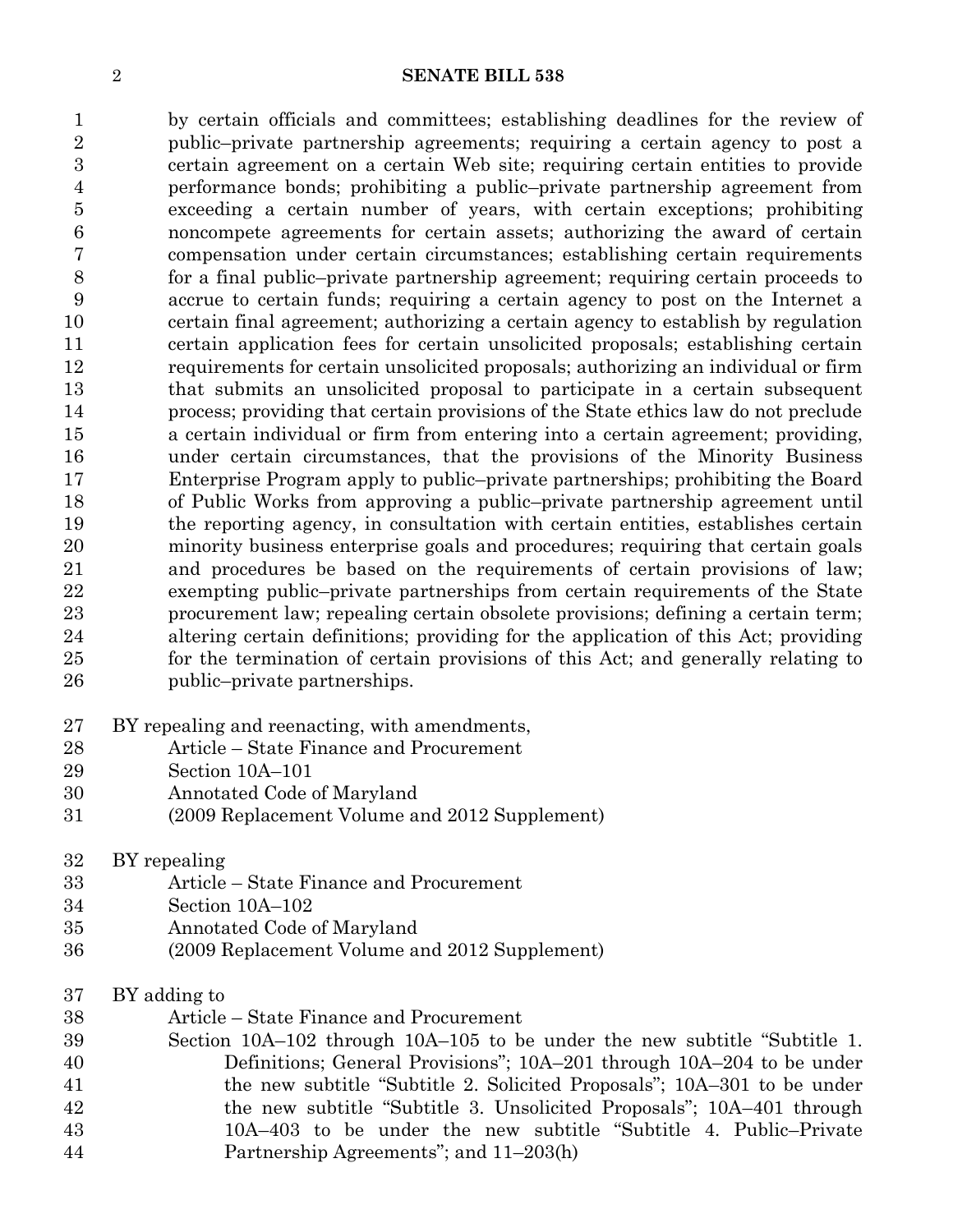Annotated Code of Maryland (2009 Replacement Volume and 2012 Supplement) BY repealing Article – Transportation Section 4–406 Annotated Code of Maryland (2008 Replacement Volume and 2012 Supplement) 8 Preamble WHEREAS, Traditional methods for infrastructure finance, development, construction, operation, and maintenance are not sufficient to meet the current and future infrastructure needs of the State, and it is therefore necessary to promote innovative measures and nontraditional vehicles of infrastructure delivery; and WHEREAS, The establishment of public–private partnerships by and between the State and the private sector is one mechanism to deliver infrastructure projects, increase private investment in public infrastructure, and create jobs in Maryland; and WHEREAS, The Governor of Maryland intends to establish by executive order a process to improve the management and coordination of future public–private partnership projects to include all of the responsibilities laid out in the final report of the Joint Legislative and Executive Commission on Oversight of Public–Private Partnerships; now, therefore, SECTION 1. BE IT ENACTED BY THE GENERAL ASSEMBLY OF MARYLAND, That the Laws of Maryland read as follows: **Article – State Finance and Procurement SUBTITLE 1. DEFINITIONS; GENERAL PROVISIONS.** 10A–101. (a) **[**(1)**]** In this title the following words have the meanings indicated. **[**(2)**] (B)** "Budget committees" means the Senate Budget and Taxation Committee, the House Committee on Ways and Means, and the House Appropriations Committee. **[**(3)**] (C)** "Private entity" means an individual, a corporation, a general or limited partnership, a limited liability company, a joint venture, a statutory trust, a public benefit corporation, a nonprofit entity, or another business entity.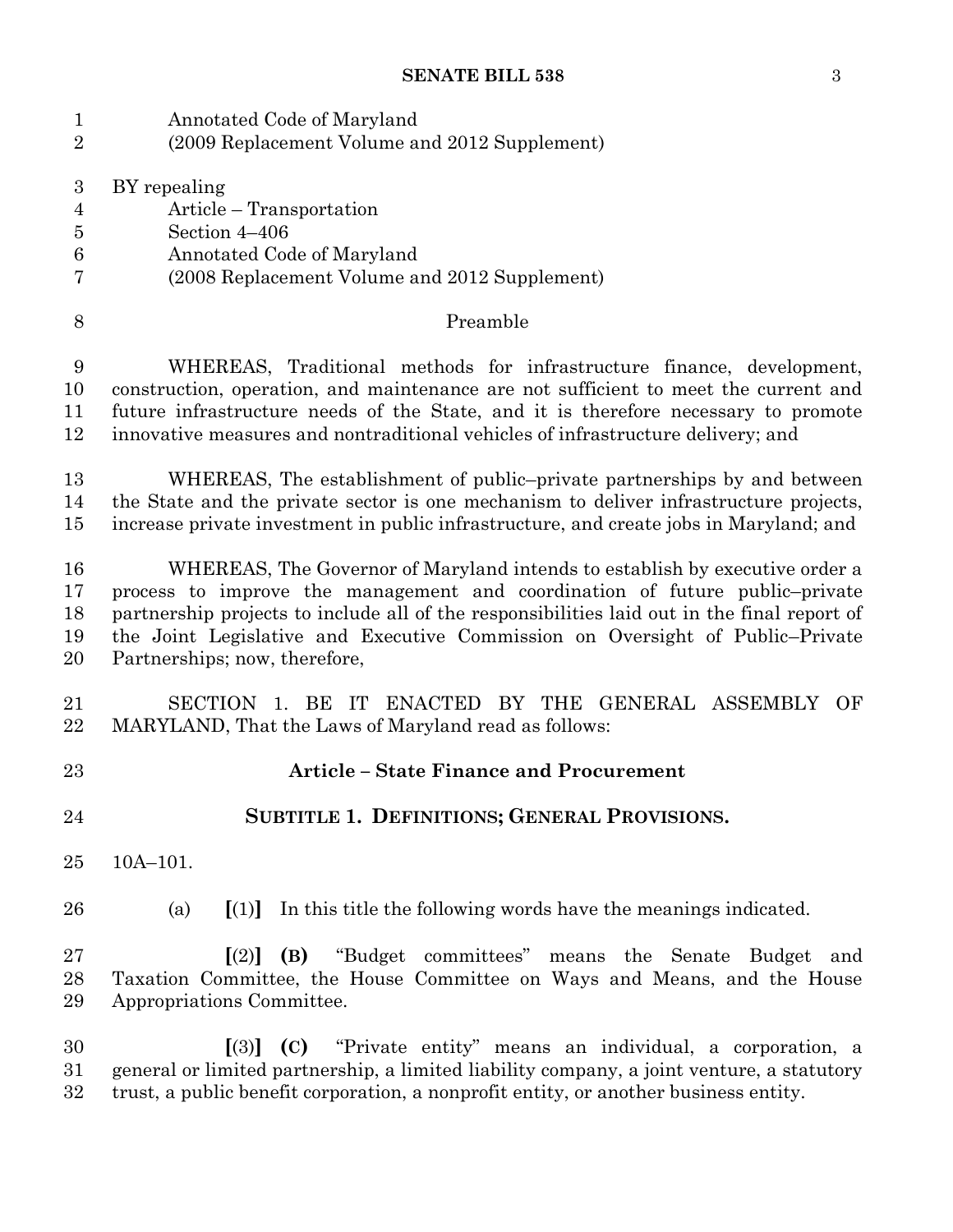**(D) "PUBLIC INFRASTRUCTURE ASSET" MEANS A CAPITAL FACILITY OR STRUCTURE, INCLUDING SYSTEMS AND EQUIPMENT RELATED TO THE FACILITY OR STRUCTURE INTENDED FOR PUBLIC USE.**

 **[**(4)**] (E)** "Public notice of solicitation" includes **A REQUEST FOR QUALIFICATIONS,** a request for expressions of interest, a request for proposals, **[**a memorandum of understanding, an interim development agreement, a letter of intent, or a preliminary development plan**] OR ANY COMBINATION THEREOF**.

 **[**(5) (i)**](F) (1)** "Public–private partnership" means **[**a sale or lease agreement between a unit of State government and a private entity under which:

 1. the private entity assumes control of the operation and maintenance of an existing State facility; or

12 2. the private entity constructs, reconstructs, finances, or operates a State facility or a facility for State use and will collect fees, charges, rents, or tolls for the use of the facility**] A METHOD FOR DELIVERING PUBLIC INFRASTRUCTURE ASSETS USING A LONG–TERM, PERFORMANCE–BASED AGREEMENT BETWEEN A REPORTING AGENCY AND A PRIVATE ENTITY WHERE APPROPRIATE RISKS AND BENEFITS CAN BE ALLOCATED IN A COST–EFFECTIVE MANNER BETWEEN THE CONTRACTUAL PARTNERS IN WHICH:**

 **(II) A PRIVATE ENTITY PERFORMS FUNCTIONS NORMALLY UNDERTAKEN BY THE GOVERNMENT, BUT THE REPORTING AGENCY REMAINS ULTIMATELY ACCOUNTABLE FOR THE PUBLIC INFRASTRUCTURE ASSET AND ITS PUBLIC FUNCTION; AND**

 **(III) THE STATE MAY RETAIN OWNERSHIP IN THE PUBLIC INFRASTRUCTURE ASSET AND THE PRIVATE ENTITY MAY BE GIVEN ADDITIONAL DECISION–MAKING RIGHTS IN DETERMINING HOW THE ASSET IS FINANCED, DEVELOPED, CONSTRUCTED, OPERATED, AND MAINTAINED OVER ITS LIFE CYCLE**.

**[**(ii)**] (2)** "Public–private partnership" does not include:

 **[**1.**] (I)** a short–term operating space lease entered into in the ordinary course of business by a unit of State government and a private entity and approved under § 4–321 **OR § 12–204** of this article;

 **[**2.**] (II)** a procurement governed by Division II of this article; **[**or**]**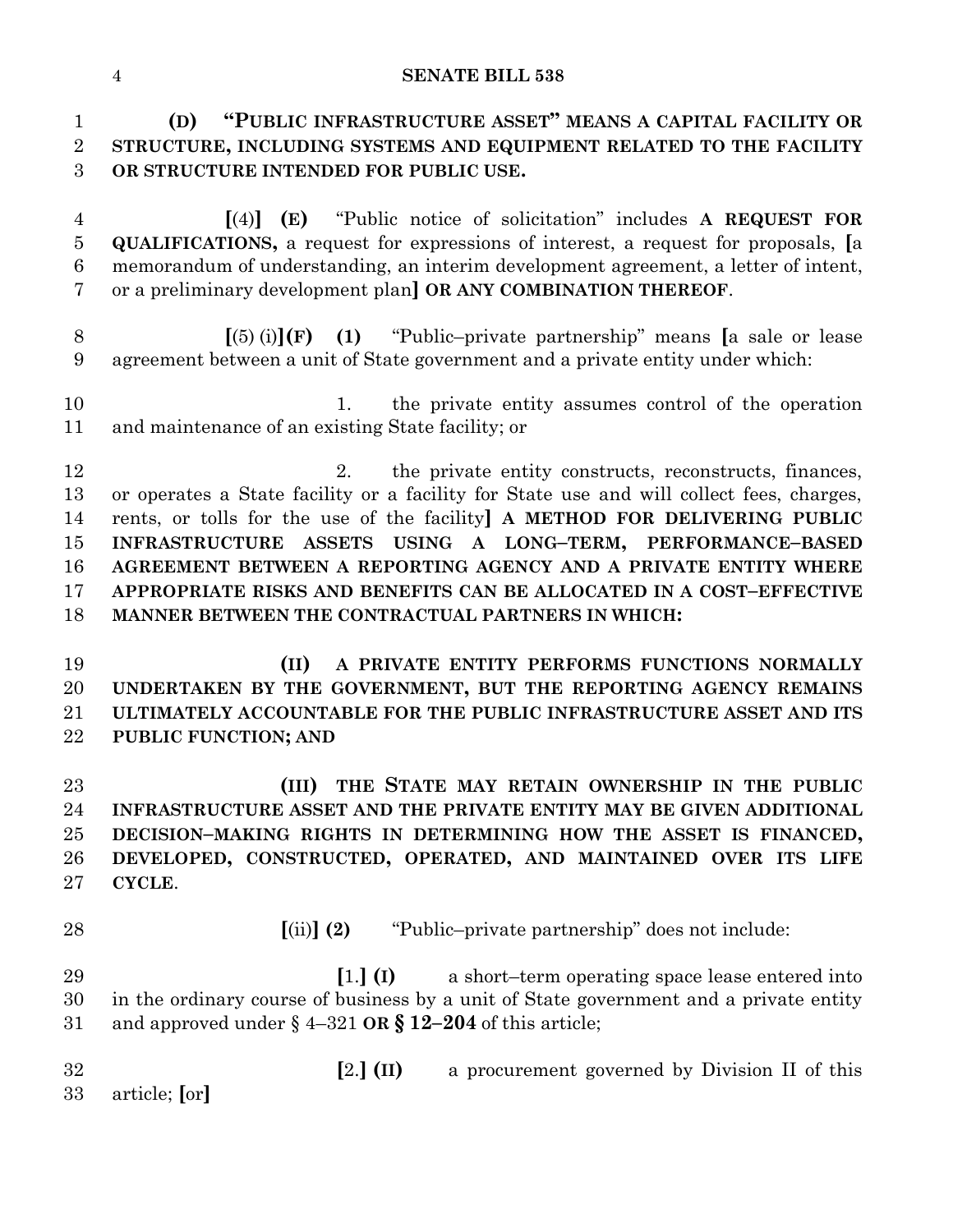| $\mathbf{1}$                       | $[3.]$ (III)<br>public-private partnership agreements entered                                                                                                                                                                                                                                                                                |
|------------------------------------|----------------------------------------------------------------------------------------------------------------------------------------------------------------------------------------------------------------------------------------------------------------------------------------------------------------------------------------------|
| $\overline{2}$                     | into by the University System of Maryland, ST. MARY'S COLLEGE OF MARYLAND,                                                                                                                                                                                                                                                                   |
| $\boldsymbol{3}$<br>$\overline{4}$ | MORGAN STATE UNIVERSITY, OR BALTIMORE CITY COMMUNITY COLLEGE,<br>where no State funds are used to fund or finance any portion of a capital project; OR                                                                                                                                                                                       |
|                                    |                                                                                                                                                                                                                                                                                                                                              |
| $\overline{5}$                     | A REVENUE-PRODUCING TRANSPORTATION FACILITIES<br>(IV)                                                                                                                                                                                                                                                                                        |
| 6                                  | PROJECT EXEMPTED FROM PROCUREMENT UNDER 21.01.03.03(D) OF COMAR.                                                                                                                                                                                                                                                                             |
| 7                                  | "Reporting agency" means:<br>$[(6)]$ $(G)$                                                                                                                                                                                                                                                                                                   |
| 8                                  | $\left[\left(i\right)\right]$ (1)<br>the Department of General Services;                                                                                                                                                                                                                                                                     |
| 9<br>10                            | the Maryland Department of Transportation, FOR<br>$\left[ \mathrm{(ii)}\right]$ (2)<br>PUBLIC INFRASTRUCTURE ASSETS OF ANY OF ITS MODAL ADMINISTRATIONS;                                                                                                                                                                                     |
| 11                                 | (3)<br>THE MARYLAND TRANSPORTATION AUTHORITY;                                                                                                                                                                                                                                                                                                |
| 12                                 | $(iii)$ (4)<br>the University System of Maryland;                                                                                                                                                                                                                                                                                            |
| 13                                 | $\left[\text{(iv)}\right]$ (5)<br>Morgan State University;                                                                                                                                                                                                                                                                                   |
| 14                                 | $[(v)]$ (6)<br>St. Mary's College of Maryland; and                                                                                                                                                                                                                                                                                           |
| 15                                 | $\left[\text{(vi)}\right]$ (7)<br>the Baltimore City Community College.                                                                                                                                                                                                                                                                      |
| 16<br>17<br>18                     | The requirements of this title do not apply to the Maryland<br>(a)<br>Transportation Authority or to a public-private partnership proposed or entered into<br>by the Maryland Transportation Authority.                                                                                                                                      |
| 19<br>20<br>21<br>22               | (1)<br>The reports provided by the Department of General Services under<br>$\left( \mathrm{c}\right)$<br>this section shall include information concerning all public-private partnerships<br>involving units within the Executive Branch of State government, except for those<br>units that are also reporting agencies.                   |
| 23<br>24<br>25                     | (2)<br>Following the submission of each of the reports required under this<br>section, the budget committees shall have 45 days to review and comment on the<br>reports.                                                                                                                                                                     |
| 26<br>27<br>28<br>29               | Not less than 45 days before issuing a public notice of solicitation<br>(d)<br>(1)<br>for a public-private partnership, a reporting agency shall submit to the State<br>Treasurer and the budget committees, in accordance with $\S$ 2-1246 of the State<br>Government Article, a report concerning the proposed public-private partnership. |
| 30<br>$31\,$                       | By January 1 of each year, each reporting agency shall submit to<br>(2)<br>the budget committees, in accordance with $\S 2-1246$ of the State Government Article,                                                                                                                                                                            |

a report concerning each public–private partnership under consideration at that time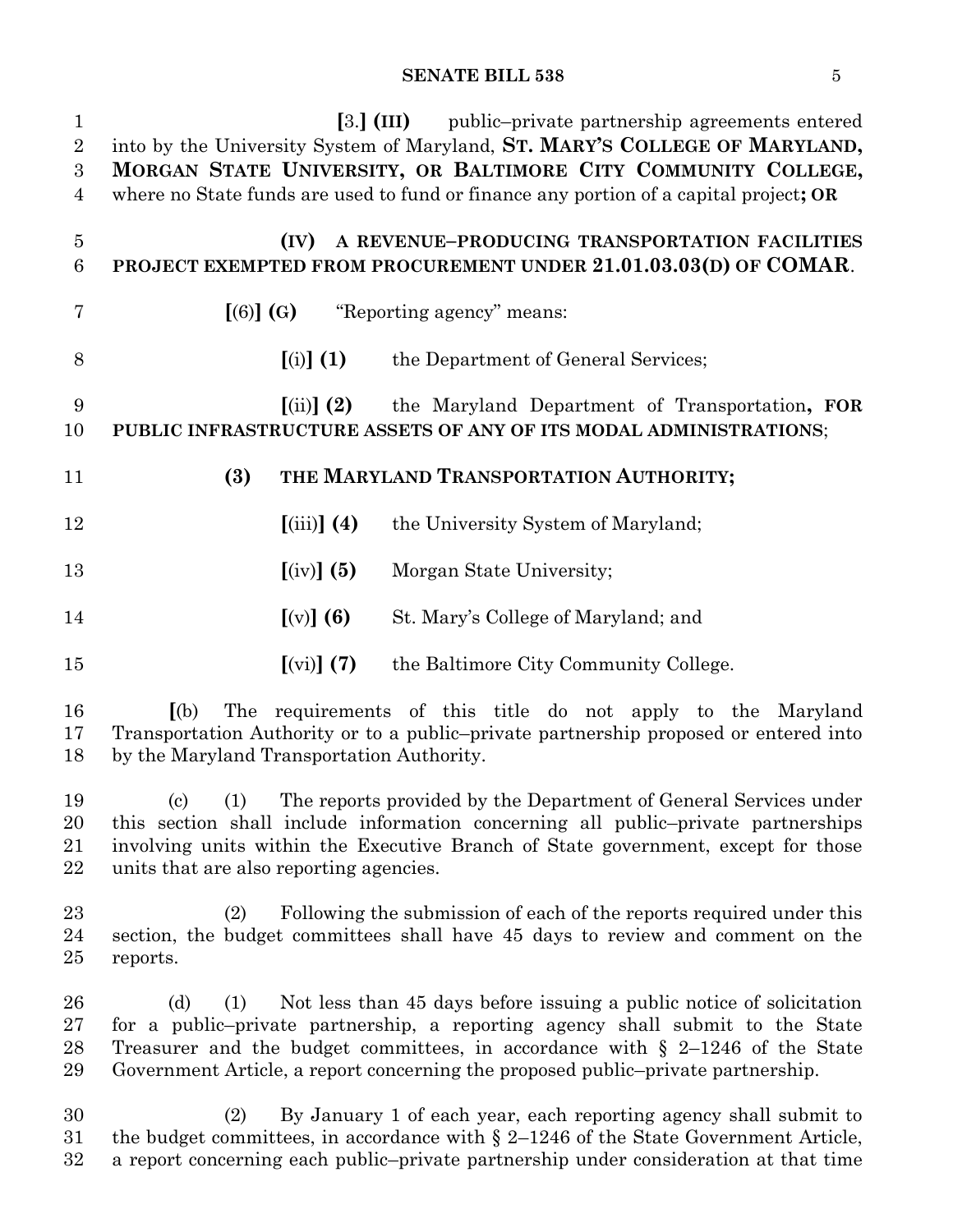by the reporting agency that has not been reviewed or approved previously by the General Assembly.

 (3) By January 1 of each year, each reporting agency shall submit to the budget committees, in accordance with § 2–1246 of the State Government Article, a status report concerning each existing public–private partnership in which the reporting agency is involved.

 (e) By January 1 of each year, a unit of State government that provides conduit financing for a public–private partnership shall submit to the budget committees, in accordance with § 2–1246 of the State Government Article, a report concerning each public–private partnership for which the unit is providing conduit financing.**]**

## **(H) "RESPONSIBILITY DETERMINATION" MEANS THE DETERMINATION BY A REPORTING AGENCY THAT A PRIVATE ENTITY THAT RESPONDS TO A SOLICITATION FOR A PUBLIC–PRIVATE PARTNERSHIP:**

## **(1) HAS THE CAPACITY IN ALL RESPECTS TO PERFORM FULLY THE REQUIREMENTS OF A PUBLIC–PRIVATE PARTNERSHIP AGREEMENT; AND**

## **(2) POSSESSES THE INTEGRITY AND RELIABILITY THAT WILL ENSURE GOOD FAITH PERFORMANCE.**

**[**10A–102.

 (a) The State Treasurer shall analyze the impact of each public–private partnership agreement proposed by a unit of State government on the State's capital debt affordability limits.

 (b) The State Treasurer shall submit to the budget committees, in accordance with § 2–1246 of the State Government Article, each analysis required under subsection (a) of this section within 30 days after the State Treasurer receives a proposed public–private partnership agreement from a unit of State government.

 (c) The Board of Public Works may not approve a public–private partnership agreement under § 10–305 or § 12–204 of this article until the budget committees have had 30 days to review and comment on the State Treasurer's analysis of the agreement required under subsection (a) of this section.

 (d) The annual report of the Capital Debt Affordability Committee required under § 8–112 of this article shall include an analysis of the aggregate impact of public–private partnership agreements on the total amount of new State debt that prudently may be authorized for the next fiscal year.**]**

**10A–102.**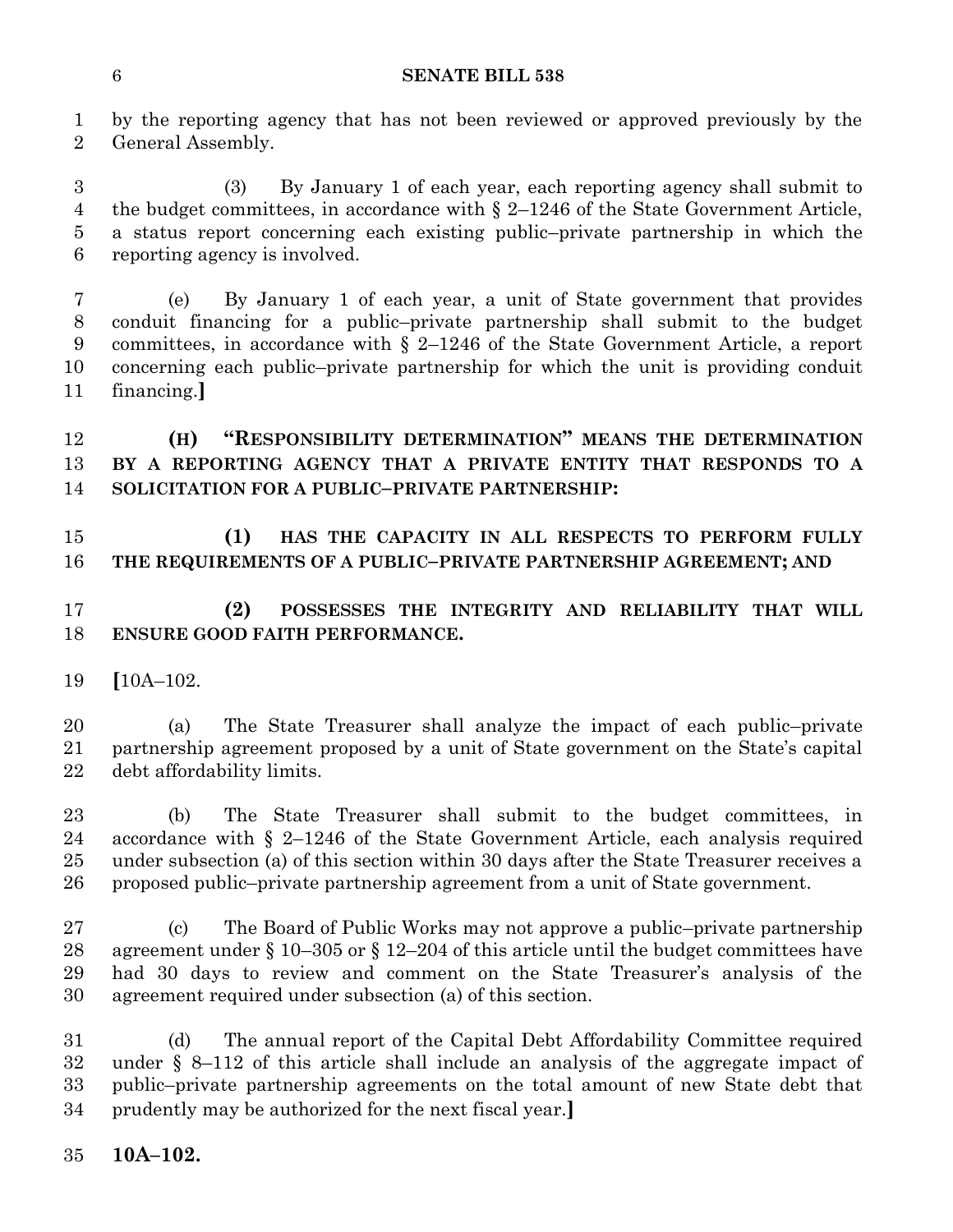**(A) IT IS THE PUBLIC POLICY OF THE STATE TO UTILIZE PUBLIC–PRIVATE PARTNERSHIPS, IF APPROPRIATE, TO:**

 **(1) DEVELOP AND STRENGTHEN THE STATE'S PUBLIC INFRASTRUCTURE ASSETS;**

 **(2) APPORTION BETWEEN THE PUBLIC AND PRIVATE SECTORS THE RISKS INVOLVED WITH DEVELOPING AND STRENGTHENING PUBLIC INFRASTRUCTURE ASSETS;**

**(3) FOSTER THE CREATION OF NEW JOBS; AND**

 **(4) PROMOTE THE SOCIOECONOMIC DEVELOPMENT AND COMPETIVENESS OF MARYLAND.**

 **(B) IT IS THE PUBLIC POLICY OF THE STATE THAT A PRIVATE ENTITY THAT ENTERS INTO A PUBLIC–PRIVATE PARTNERSHIP WITH A REPORTING AGENCY COMPLY WITH THE LABOR AND EMPLOYMENT ARTICLE AND THE FEDERAL FAIR LABOR STANDARDS ACT.**

**10A–103.**

 **(A) (1) A REPORTING AGENCY MAY ESTABLISH A PUBLIC–PRIVATE PARTNERSHIP AND EXECUTE AN AGREEMENT IN CONNECTION WITH ANY PUBLIC INFRASTRUCTURE ASSET FOR WHICH THE REPORTING AGENCY IS RESPONSIBLE IN ACCORDANCE WITH THE PROVISIONS OF THE ANNOTATED CODE.**

 **(2) A PUBLIC–PRIVATE PARTNERSHIP AGREEMENT EXECUTED UNDER PARAGRAPH (1) OF THIS SUBSECTION MAY INCLUDE PROVISIONS THAT ARE NECESSARY TO DEVELOP AND STRENGTHEN A PUBLIC INFRASTRUCTURE ASSET IN CONJUNCTION WITH A PUBLIC–PRIVATE PARTNERSHIP.**

 **(B) (1) A REPORTING AGENCY SHALL ADOPT REGULATIONS AND ESTABLISH PROCESSES FOR THE DEVELOPMENT, SOLICITATION, EVALUATION, AWARD, AND DELIVERY OF PUBLIC–PRIVATE PARTNERSHIPS.**

 **(2) A REPORTING AGENCY MAY NOT ADOPT REGULATIONS UNDER PARAGRAPH (1) OF THIS SUBSECTION UNTIL:**

 **(I) THE JOINT COMMITTEE ON ADMINISTRATIVE, EXECUTIVE, AND LEGISLATIVE REVIEW REVIEWS THE REGULATIONS IN ACCORDANCE WITH § 10–110 OF THE STATE GOVERNMENT ARTICLE;**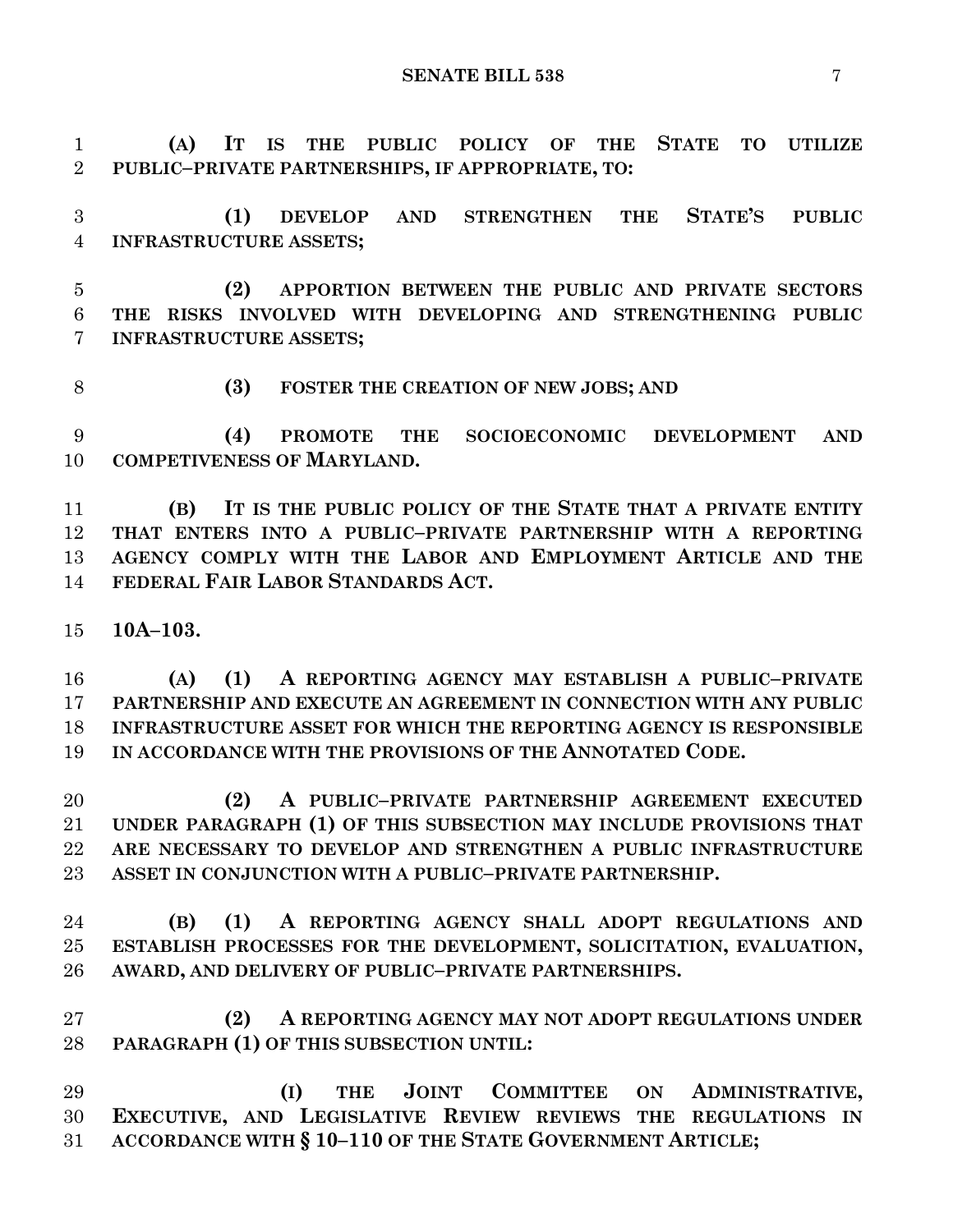**(II) THE BUDGET COMMITTEES REVIEW AND COMMENT ON THE REGULATIONS; AND**

 **(III) AT LEAST 45 DAYS AFTER THE FIRST PUBLICATION OF THE REGULATIONS IN THE MARYLAND REGISTER.**

 **(C) A REPORTING AGENCY MAY CREATE A SPECIFIC FUNCTION DEDICATED TO PUBLIC–PRIVATE PARTNERSHIP PROCESSES WITHIN THE EXISTING REPORTING AGENCY.**

 **(D) ANY COMBINATION OF FEDERAL, STATE, OR LOCAL FUNDS, GRANTS, LOANS, DEBT, OR OTHER PUBLIC SOURCES OF FUNDING OR FINANCING MAY BE USED AND COMBINED WITH ANY PRIVATE SOURCES OF FUNDING OR FINANCING FOR A PUBLIC–PRIVATE PARTNERSHIP PROJECT.**

 **(E) ANY PROCEEDS OR REVENUES RECEIVED BY A REPORTING AGENCY FROM A PUBLIC–PRIVATE PARTNERSHIP THAT ARE NOT OTHERWISE PAID OR ALLOCATED TO THE PRIVATE SECTOR SHALL ACCRUE TO THE FUND THAT WOULD HAVE NORMALLY RECEIVED THOSE FUNDS.**

**10A–104.**

 **(A) (1) BY JANUARY 1 OF EACH YEAR, EACH REPORTING AGENCY SHALL SUBMIT TO THE BUDGET COMMITTEES, IN ACCORDANCE WITH § 2–1246 OF THE STATE GOVERNMENT ARTICLE:**

 **(I) A REPORT CONCERNING EACH PUBLIC–PRIVATE PARTNERSHIP UNDER CONSIDERATION THAT HAS NOT BEEN REVIEWED OR APPROVED PREVIOUSLY BY THE GENERAL ASSEMBLY; AND**

 **(II) A STATUS REPORT CONCERNING EACH EXISTING PUBLIC–PRIVATE PARTNERSHIP IN WHICH THE REPORTING AGENCY IS INVOLVED.**

 **(2) THE REPORTS SUBMITTED BY THE DEPARTMENT OF GENERAL SERVICES UNDER THIS SUBSECTION SHALL INCLUDE INFORMATION CONCERNING ALL PUBLIC–PRIVATE PARTNERSHIPS INVOLVING UNITS WITHIN THE EXECUTIVE BRANCH OF STATE GOVERNMENT, EXCEPT FOR THOSE UNITS THAT ARE ALSO REPORTING AGENCIES.**

 **(B) BY JANUARY 1 OF EACH YEAR, A UNIT OF STATE GOVERNMENT THAT PROVIDES CONDUIT FINANCING FOR A PUBLIC–PRIVATE PARTNERSHIP**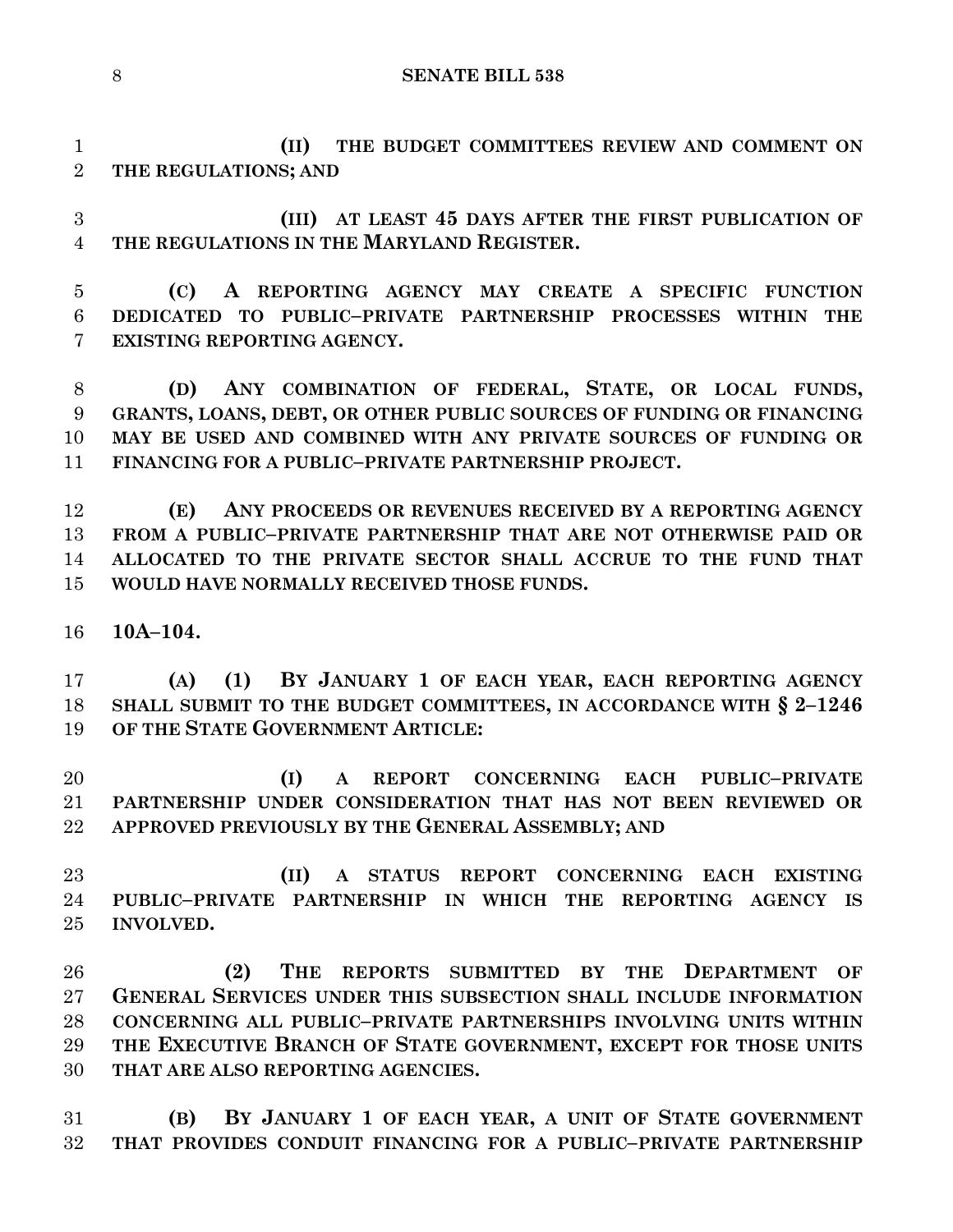**SHALL SUBMIT TO THE BUDGET COMMITTEES, IN ACCORDANCE WITH § 2–1246 OF THE STATE GOVERNMENT ARTICLE, A LIST THAT INCLUDES EACH PUBLIC–PRIVATE PARTNERSHIP FOR WHICH THE UNIT IS PROVIDING CONDUIT FINANCING.**

 **(C) THE ANNUAL REPORT OF THE CAPITAL DEBT AFFORDABILITY COMMITTEE REQUIRED UNDER § 8–112 OF THIS ARTICLE SHALL INCLUDE AN ANALYSIS OF THE AGGREGATE IMPACT OF PUBLIC–PRIVATE PARTNERSHIP AGREEMENTS ON THE TOTAL AMOUNT OF NEW STATE DEBT THAT PRUDENTLY MAY BE AUTHORIZED FOR THE NEXT FISCAL YEAR.**

**10A–105.**

 **(A) A PROJECT UNDERTAKEN BY A REPORTING AGENCY THROUGH A PUBLIC–PRIVATE PARTNERSHIP SHALL COMPLY WITH THE FOLLOWING PROVISIONS, TO THE EXTENT THAT THE PROVISIONS ARE APPLICABLE TO THE PROJECT:**

**(1) § 3–602.1 OF THIS ARTICLE; AND**

**(2) THE ENVIRONMENT ARTICLE.**

 **(B) THE PRIVATE ENTITY AND ANY CONTRACTORS OR SUBCONTRACTORS CONSTRUCTING A PUBLIC INFRASTRUCTURE ASSET SHALL BE SUBJECT TO TITLE 17, SUBTITLE 2 OF THIS ARTICLE REGARDLESS OF WHETHER THE CONTRACT QUALIFIES AS A PUBLIC WORKS CONTRACT.**

 **(C) STATE EMPLOYEES SHALL RETAIN ALL OF THE PROTECTIONS IN STATE LAW, REGULATIONS, AND POLICIES THAT ARE IN EFFECT AT THE TIME THE PUBLIC–PRIVATE PARTNERSHIP AGREEMENT IS APPROVED BY THE BOARD OF PUBLIC WORKS.**

**SUBTITLE 2. SOLICITED PROPOSALS.**

**10A–201.**

 **(A) (1) (I) EXCEPT AS PROVIDED IN SUBPARAGRAPH (II) OF THIS PARAGRAPH, A REPORTING AGENCY MAY NOT ISSUE A PUBLIC NOTICE OF SOLICITATION FOR A PUBLIC–PRIVATE PARTNERSHIP UNTIL A PRESOLICITATION REPORT CONCERNING THE PROPOSED PUBLIC–PRIVATE PARTNERSHIP IS SUBMITTED TO THE COMPTROLLER, THE STATE TREASURER, THE BUDGET COMMITTEES, AND THE DEPARTMENT OF LEGISLATIVE SERVICES, IN ACCORDANCE WITH § 2–1246 OF THE STATE GOVERNMENT ARTICLE.**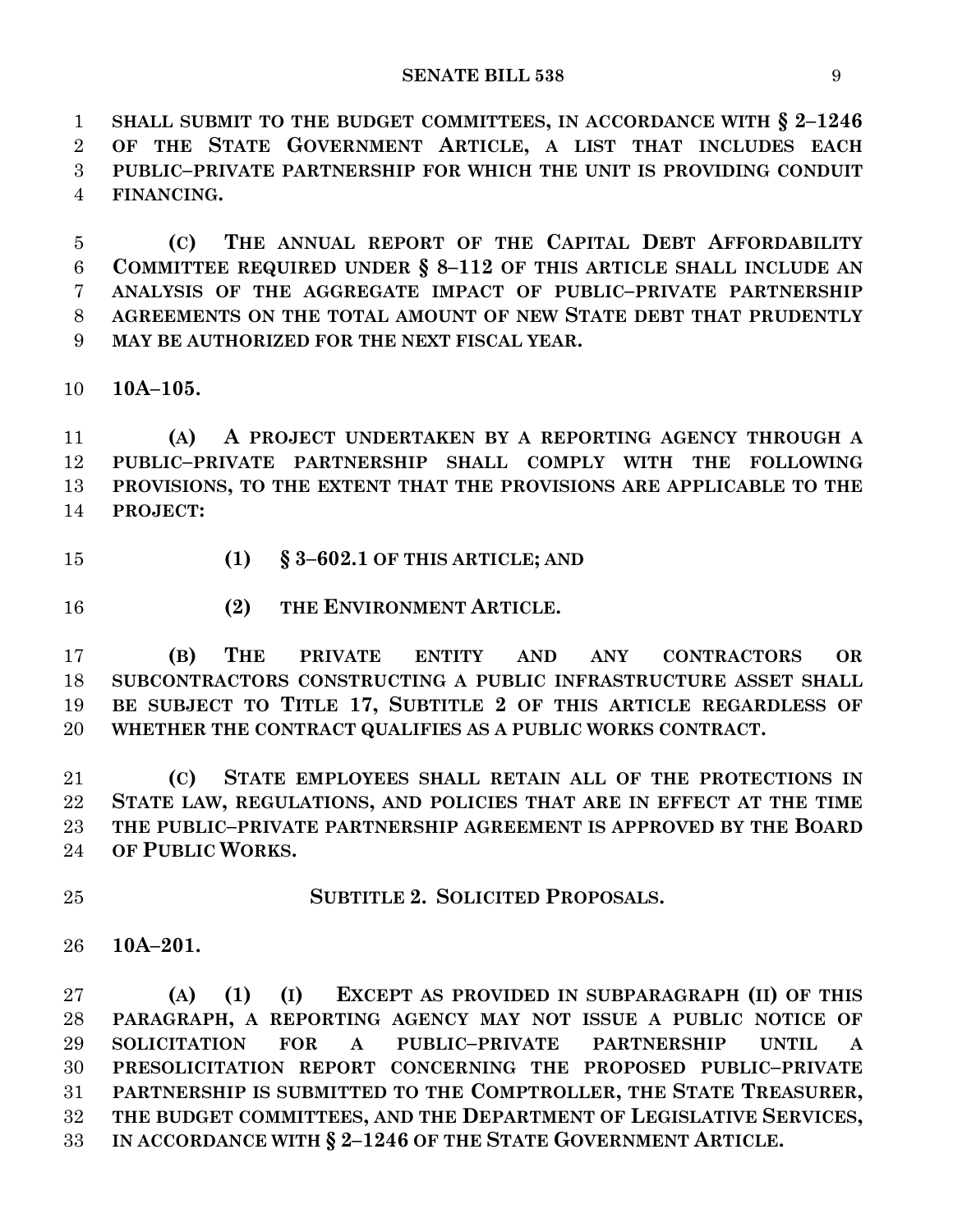**(II) A REPORTING AGENCY MAY NOT ISSUE A PUBLIC NOTICE OF SOLICITATION FOR A PUBLIC–PRIVATE PARTNERSHIP FOR A TRANSPORTATION FACILITIES PROJECT, AS DEFINED IN § 4–101(H) OF THE TRANSPORTATION ARTICLE, UNTIL A PRESOLICITATION REPORT CONCERNING THE PROPOSED PUBLIC–PRIVATE PARTNERSHIP IS SUBMITTED TO THE BUDGET COMMITTEES AND THE DEPARTMENT OF LEGISLATIVE SERVICES, IN ACCORDANCE WITH § 2–1246 OF THE STATE GOVERNMENT ARTICLE.**

 **(2) THE BUDGET COMMITTEES MAY NOT HAVE MORE THAN 45 DAYS TO REVIEW AND COMMENT ON THE PRESOLICITATION REPORT SUBMITTED IN ACCORDANCE WITH PARAGRAPH (1) OF THIS SUBSECTION.**

**(B) (1) A PRESOLICITATION REPORT SHALL:**

 **(I) STATE THE SPECIFIC POLICY, OPERATIONAL, AND FINANCIAL REASONS FOR PURSUING A PUBLIC–PRIVATE PARTNERSHIP;**

 **(II) IDENTIFY THE ANTICIPATED RISKS AND BENEFITS TO THE STATE AND ANY POTENTIAL WORKFORCE, ECONOMIC DEVELOPMENT, OR ENVIRONMENTAL IMPLICATIONS;**

 **(III) EVALUATE, IF RELEVANT AND TO THE EXTENT NECESSARY, THE RISKS AND BENEFITS OF A PUBLIC–PRIVATE PARTNERSHIP, INCLUDING BENEFITS SUCH AS EXPEDITED ASSET DELIVERY, COST SAVINGS, RISK TRANSFER, NET NEW REVENUE, STATE–OF–THE–ART TECHNIQUES FOR ASSET DEVELOPMENT OR OPERATIONS, EFFICIENCY OF OPERATIONS, MAINTENANCE VIA INNOVATIVE MANAGEMENT TECHNIQUES, AND EXPERTISE IN ACCESSING AND ORGANIZING THE WIDEST RANGE OF FINANCIAL RESOURCES;**

 **(IV) INCLUDE, IF RELEVANT AND TO THE EXTENT POSSIBLE, A PRELIMINARY ANALYSIS ON DEBT AFFORDABILITY AND A STATEMENT OF INTENTION TO USE THE EXEMPTION FROM THE REQUIREMENTS OF DIVISION II OF THIS ARTICLE SET FORTH IN § 11–203 OF THIS ARTICLE;**

 **(V) WITHHOLD INFORMATION DEEMED CONFIDENTIAL, PROPRIETARY, OR OTHERWISE EXEMPT FROM DISCLOSURE UNDER APPLICABLE LAW, IN ACCORDANCE WITH § 10–617(D) OF THE STATE GOVERNMENT ARTICLE, RELATING TO:**

- **1. CONFIDENTIAL COMMERCIAL INFORMATION;**
- 
- **2. CONFIDENTIAL FINANCIAL INFORMATION; AND**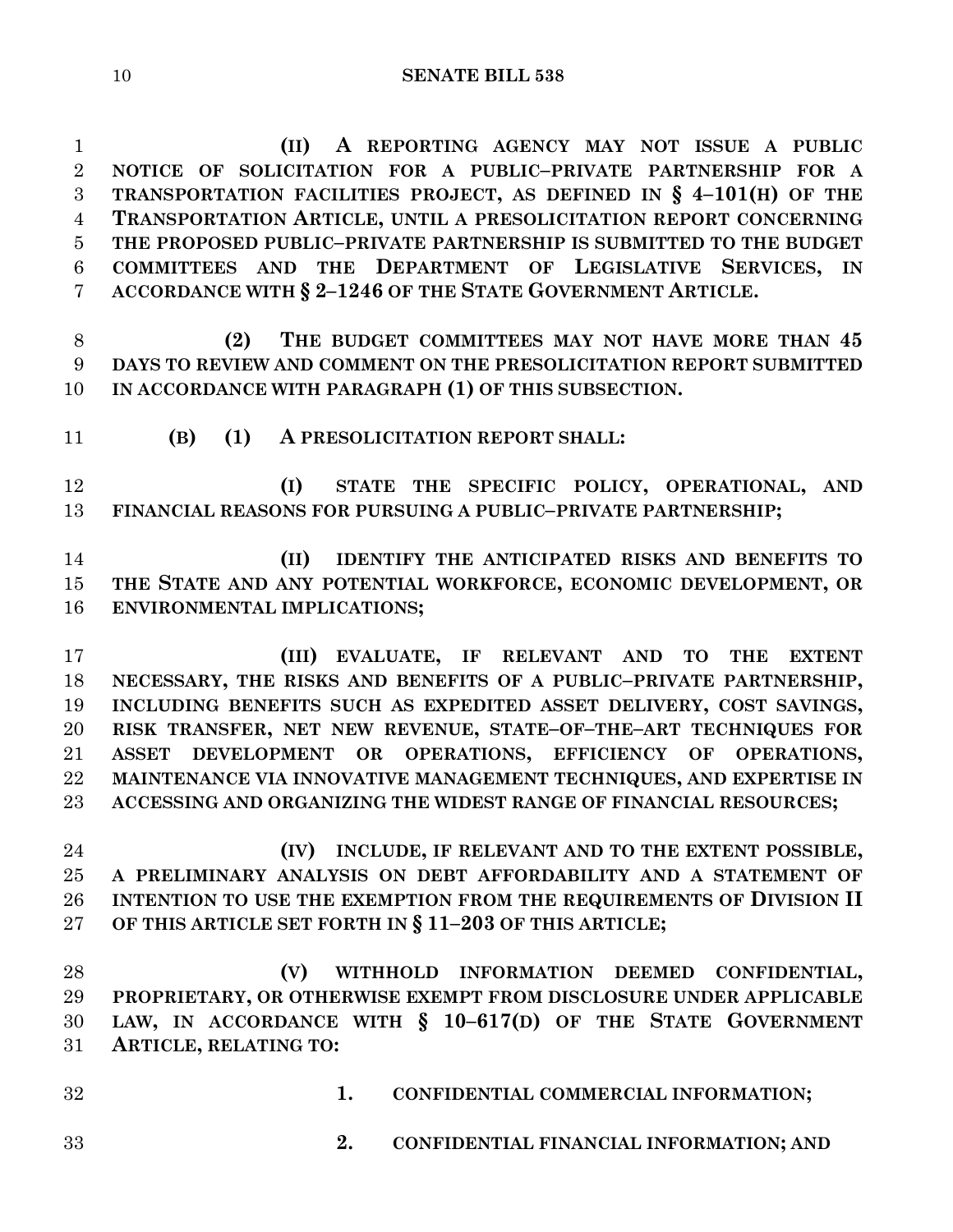**3. TRADE SECRETS; AND (VI) BE POSTED ONLINE BY THE REPORTING AGENCY DURING THE 45–DAY REVIEW PERIOD IN ACCORDANCE WITH PARAGRAPH (2) OF THIS SUBSECTION. (2) THE ONLINE LOCATION OF THE PRESOLICITATION REPORT SHALL BE: (I) ON THE WEB SITE OF THE REPORTING AGENCY; OR (II) ON THE WEB SITE OF THE SPECIFIC PROJECT IF ONE HAS BEEN ESTABLISHED. (3) THE REPORTING AGENCY SHALL INCLUDE IN THE MARYLAND REGISTER A BRIEF SYNOPSIS OF, AND A LINK TO, THE PRESOLICITATION REPORT. (C) (1) AFTER THE BUDGET COMMITTEES HAVE HAD 45 DAYS TO REVIEW AND COMMENT ON THE PRESOLICITATION REPORT AND BEFORE ISSUING A PUBLIC NOTICE OF SOLICITATION, A REPORTING AGENCY SHALL SEEK THE OFFICIAL DESIGNATION BY THE BOARD OF PUBLIC WORKS OF THE PUBLIC INFRASTRUCTURE ASSET AS A PUBLIC–PRIVATE PARTNERSHIP AND APPROVAL OF THE SOLICITATION METHOD. (2) THE REQUEST FOR OFFICIAL DESIGNATION AND APPROVAL SHALL: (I) INCLUDE A COPY OF THE PRESOLICITATION REPORT REQUIRED UNDER SUBSECTION (A) OF THIS SECTION; (II) DESCRIBE THE PROCESS FOR SOLICITING, EVALUATING, SELECTING, AND AWARDING THE PUBLIC–PRIVATE PARTNERSHIP; (III) INCLUDE A PRELIMINARY SOLICITATION SCHEDULE; (IV) OUTLINE THE ORGANIZATION AND CONTENTS OF THE PUBLIC NOTICE OF SOLICITATION; (V) PROVIDE A SUMMARY OF THE KEY TERMS OF THE PROPOSED PUBLIC–PRIVATE PARTNERSHIP AGREEMENT; AND**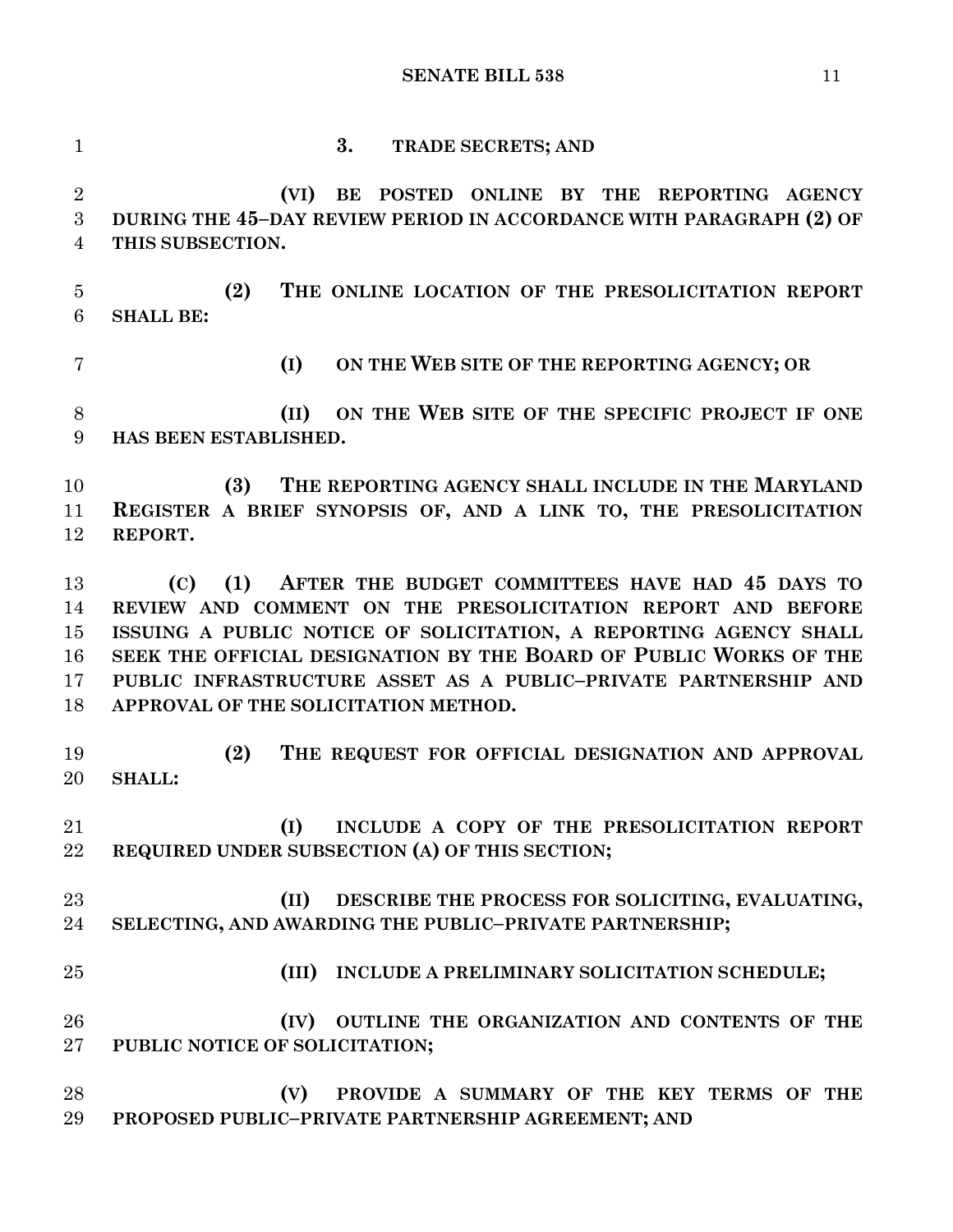**(VI) INCLUDE ANY OTHER INFORMATION OR REQUESTS DETERMINED TO BE RELEVANT BY THE REPORTING AGENCY.**

**10A–202.**

 **(A) IF A REPORTING AGENCY INTENDS TO ESTABLISH A PUBLIC–PRIVATE PARTNERSHIP UNDER § 10A–103 OF THIS TITLE, THE REPORTING AGENCY SHALL ISSUE A PUBLIC NOTICE OF SOLICITATION FOR THE PUBLIC–PRIVATE PARTNERSHIP.**

 **(B) (1) A PRIVATE ENTITY MAY BE QUALIFIED AS A BIDDER THROUGH A REQUEST FOR QUALIFICATIONS, A REQUEST FOR INFORMATION, OR ANY OTHER SIMILAR PROCESS.**

 **(2) AFTER A BIDDER IS QUALIFIED AND AT ANY TIME BEFORE THE AWARD OF THE PUBLIC–PRIVATE PARTNERSHIP AGREEMENT, A REPORTING AGENCY MAY ENGAGE IN DISCUSSIONS WITH QUALIFIED BIDDERS.**

**(3) THESE DISCUSSIONS MAY BE HELD TO:**

 **(I) OBTAIN COMMENTS AND MAKE REVISIONS TO SOLICITATION DOCUMENTS;**

- **(II) OBTAIN THE BEST PRICE FOR THE STATE; AND**
- **(III) ENSURE FULL UNDERSTANDING OF:**

 **1. THE REQUIREMENTS OF THE STATE, AS SET FORTH IN THE REQUEST FOR PROPOSALS; AND**

**2. THE PROPOSAL SUBMITTED BY THE BIDDER.**

 **(C) FOR ANY PRIVATE ENTITY THAT RESPONDS TO THE PUBLIC NOTICE OF SOLICITATION, A REPORTING AGENCY SHALL MAKE A RESPONSIBILITY DETERMINATION.**

 **(D) IF A PRIVATE ENTITY IS COMPOSED OF MULTIPLE SUBENTITIES OR PARTNERS, THE REPORTING AGENCY SHALL MAKE A RESPONSIBILITY DETERMINATION FOR EACH SUBENTITY OR PARTNER OWNING 20% OR MORE OF THE ENTITY.**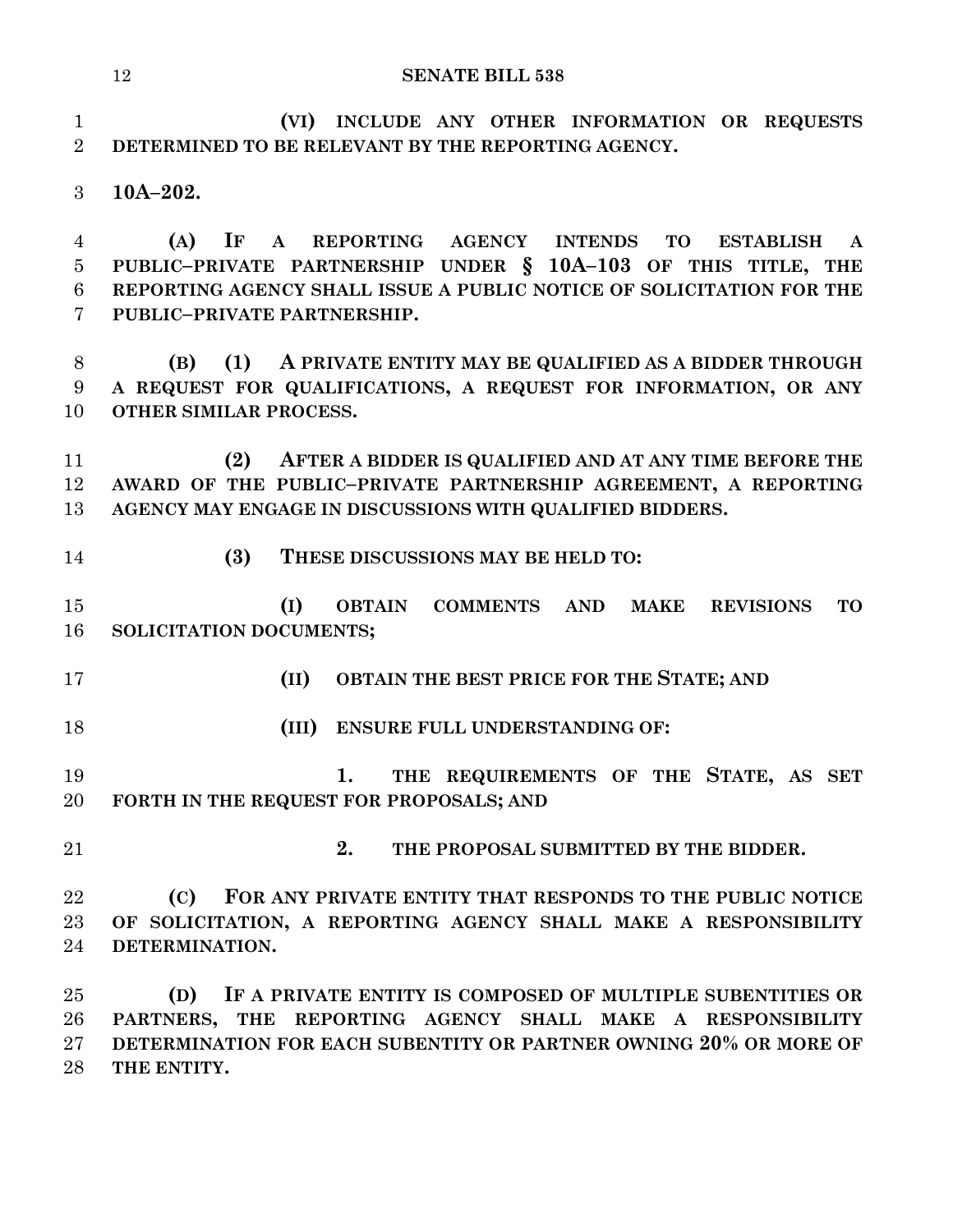**(E) ANY CHANGES IN THE OWNERSHIP COMPOSITION OF A PUBLIC–PRIVATE PARTNERSHIP, AS DESCRIBED IN SUBSECTION (C) OF THIS SECTION, REQUIRE: (1) A RESPONSIBILITY DETERMINATION; (2) 45 DAYS' NOTICE TO THE BUDGET COMMITTEES; AND (3) APPROVAL BY THE BOARD OF PUBLIC WORKS. (F) (1) A REPORTING AGENCY MAY REIMBURSE A PRIVATE ENTITY FOR THE PORTION OF THE ENTITY'S COSTS INCURRED TO DEVELOP A RESPONSE TO A PUBLIC NOTICE OF A SOLICITATION. (2) A REPORTING AGENCY SHALL ADOPT REGULATIONS THAT ESTABLISH THE PROCESS FOR REIMBURSING A PRIVATE ENTITY UNDER PARAGRAPH (1) OF THIS SUBSECTION. (3) REGULATIONS ADOPTED UNDER PARAGRAPH (2) OF THIS SUBSECTION SHALL: (I) PROVIDE FOR THE REIMBURSEMENT OF A PRIVATE ENTITY BASED ON THE DOLLAR VALUE OF A PROJECT, THE VALUE OF ANY WORK PRODUCT RECEIVED FROM THE PRIVATE ENTITY, OR ANY OTHER METHOD FOR CALCULATING SUCH REIMBURSEMENT; AND (II) SPECIFY A MAXIMUM DOLLAR AMOUNT THAT A REPORTING AGENCY MAY REIMBURSE A PRIVATE ENTITY FOR COSTS INCURRED UNDER PARAGRAPH (1) OF THIS SUBSECTION. (4) A REPORTING AGENCY MAY PAY A PRIVATE ENTITY THAT SUBMITS AN UNSUCCESSFUL PROPOSAL FOR THE RIGHT TO USE THE PRIVATE ENTITY'S WORK PRODUCT. (5) A REPORTING AGENCY MAY NOT REIMBURSE A PRIVATE ENTITY FOR ANY PORTION OF THE COSTS INCURRED TO DEVELOP A RESPONSE TO A PUBLIC NOTICE OF SOLICITATION IF:**

 **(I) THE PRIVATE ENTITY ENTERS INTO A PUBLIC–PRIVATE PARTNERSHIP AGREEMENT WITH THE REPORTING AGENCY;**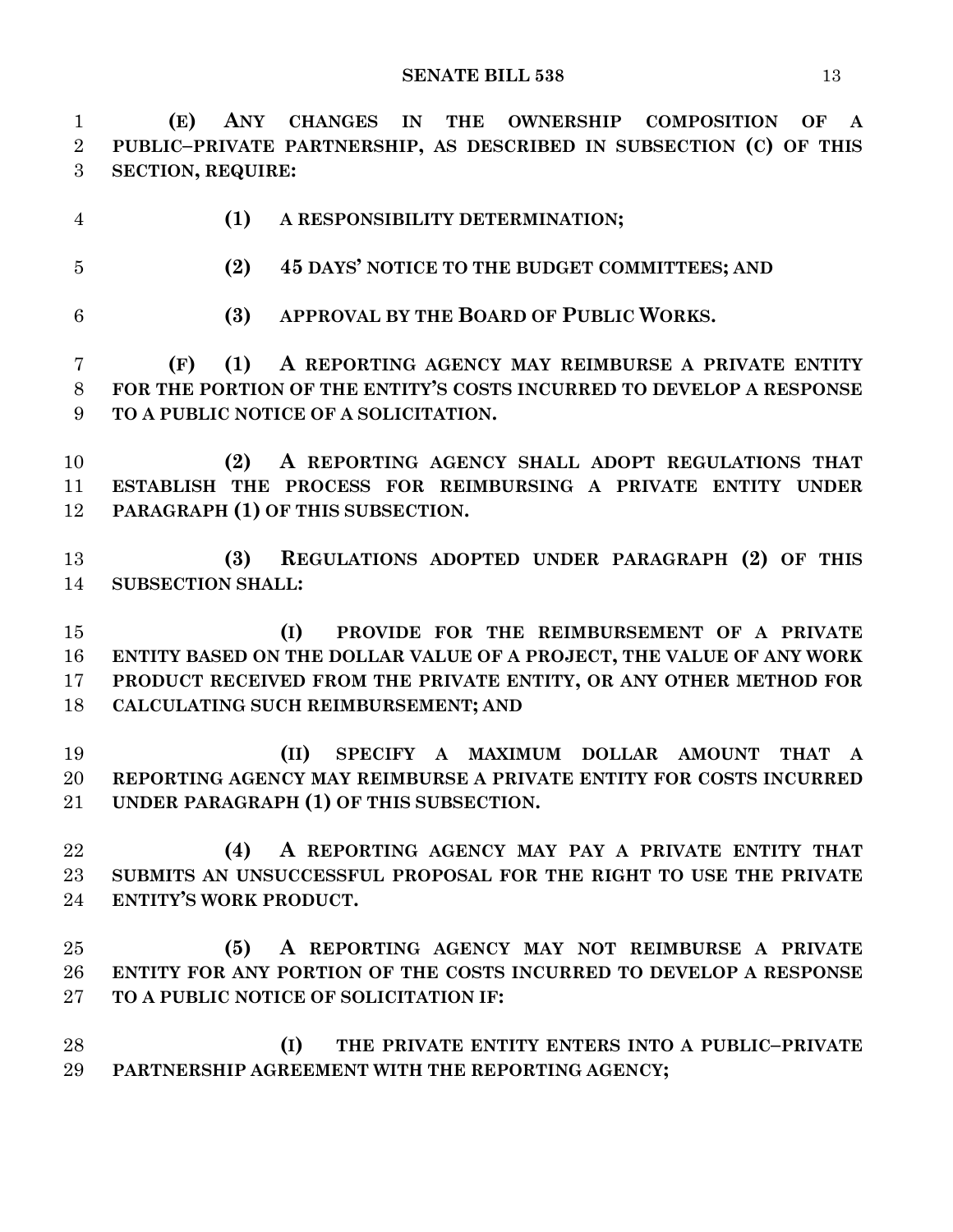**(II) THE PUBLIC–PRIVATE PARTNERSHIP AGREEMENT ENTERED INTO UNDER ITEM (I) OF THIS PARAGRAPH IS APPROVED BY THE BOARD OF PUBLIC WORKS; AND**

 **(III) THE PUBLIC NOTICE OF SOLICITATION IS THE SUBJECT OF THE PUBLIC–PRIVATE PARTNERSHIP AGREEMENT APPROVED BY THE BOARD OF PUBLIC WORKS UNDER ITEM (II) OF THIS PARAGRAPH.**

 **(G) A REPORTING AGENCY SHALL SUBMIT A COPY OF THE PROPOSED PUBLIC–PRIVATE PARTNERSHIP AGREEMENT SIMULTANEOUSLY TO THE COMPTROLLER, THE STATE TREASURER, THE BUDGET COMMITTEES, AND THE DEPARTMENT OF LEGISLATIVE SERVICES, IN ACCORDANCE WITH § 2–1246 OF THE STATE GOVERNMENT ARTICLE.**

**10A–203.**

 **(A) (1) EXCEPT AS PROVIDED IN PARAGRAPH (2) OF THIS SUBSECTION, THE BOARD OF PUBLIC WORKS MAY NOT APPROVE A PUBLIC–PRIVATE PARTNERSHIP AGREEMENT UNTIL:**

 **(I) A COPY OF THE PROPOSED AGREEMENT IS SUBMITTED TO THE COMPTROLLER, THE STATE TREASURER, THE BUDGET COMMITTEES, AND THE DEPARTMENT OF LEGISLATIVE SERVICES, IN ACCORDANCE WITH § 2–1246 OF THE STATE GOVERNMENT ARTICLE;**

 **(II) THE STATE TREASURER, IN COORDINATION WITH THE COMPTROLLER, ANALYZES THE IMPACT ON THE STATE'S CAPITAL DEBT AFFORDABILITY LIMITS OF THE PROPOSED PUBLIC–PRIVATE PARTNERSHIP AGREEMENT;**

 **(III) THE STATE TREASURER SUBMITS THE ANALYSIS TO THE BUDGET COMMITTEES AND THE DEPARTMENT OF LEGISLATIVE SERVICES, IN ACCORDANCE WITH § 2–1246 OF THE STATE GOVERNMENT ARTICLE; AND**

 **(IV) THE BUDGET COMMITTEES HAVE REVIEWED AND COMMENTED ON THE AGREEMENT IN ACCORDANCE WITH PARAGRAPH (3) OF THIS SUBSECTION.**

 **(2) THE BOARD OF PUBLIC WORKS MAY NOT APPROVE A PUBLIC–PRIVATE PARTNERSHIP AGREEMENT FOR A TRANSPORTATION FACILITIES PROJECT, AS DEFINED IN § 4–101(H) OF THE TRANSPORTATION ARTICLE, UNTIL THE PROPOSED AGREEMENT IS SUBMITTED TO THE BUDGET**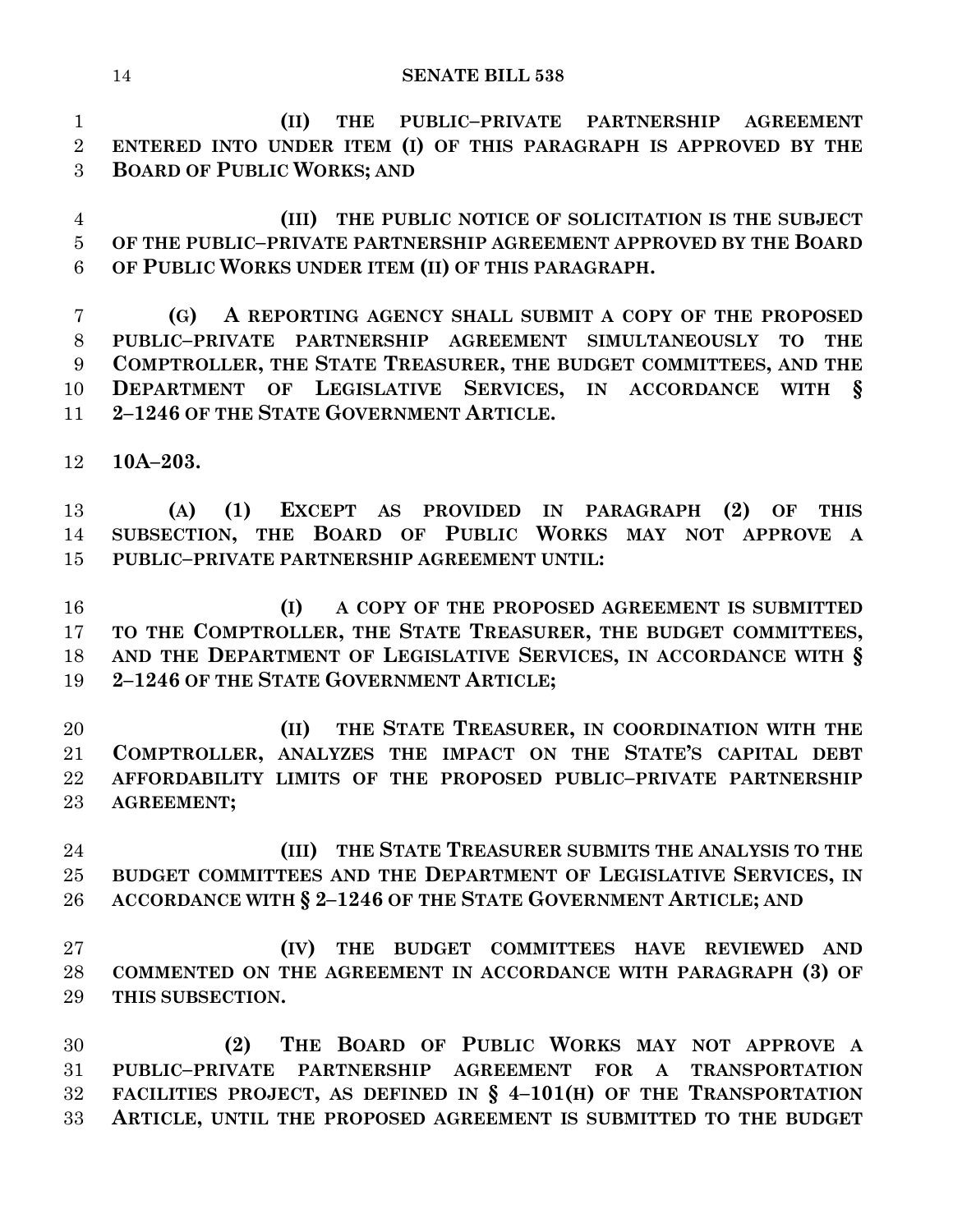**COMMITTEES AND THE DEPARTMENT OF LEGISLATIVE SERVICES, IN ACCORDANCE WITH § 2–1246 OF THE STATE GOVERNMENT ARTICLE. (3) (I) THE PERIOD FOR REVIEW, ANALYSIS, AND COMMENT UNDER PARAGRAPHS (1) AND (2) OF THIS SUBSECTION MAY NOT EXCEED A TOTAL OF 30 DAYS FROM THE DATE THE PROPOSED PUBLIC–PRIVATE PARTNERSHIP AGREEMENT IS SUBMITTED TO THE STATE TREASURER, THE COMPTROLLER, THE BUDGET COMMITTEES, AND THE DEPARTMENT OF LEGISLATIVE SERVICES. (II) THE BUDGET COMMITTEES MAY FACILITATE A FASTER REVIEW AND COMMENT PERIOD BY SENDING A LETTER TO THE BOARD OF PUBLIC WORKS SUPPORTING A PROPOSED PUBLIC–PRIVATE PARTNERSHIP AGREEMENT IN ADVANCE OF THE EXPIRATION OF THE 30–DAY REVIEW PERIOD. (B) (1) THE PROPOSED PUBLIC–PRIVATE PARTNERSHIP AGREEMENT: (I) MAY WITHHOLD INFORMATION DEEMED CONFIDENTIAL, PROPRIETARY, OR OTHERWISE EXEMPT FROM DISCLOSURE UNDER APPLICABLE LAW, INCLUDING IN ACCORDANCE WITH § 10–617(D) OF THE STATE GOVERNMENT ARTICLE, RELATING TO: 1. CONFIDENTIAL COMMERCIAL INFORMATION; 2. CONFIDENTIAL FINANCIAL INFORMATION; AND 3. TRADE SECRETS; AND (II) SHALL BE POSTED ONLINE BY THE REPORTING AGENCY DURING THE 30–DAY REVIEW PERIOD IN ACCORDANCE WITH PARAGRAPH (2) OF THIS SUBSECTION. (2) THE ONLINE LOCATION OF THE PROPOSED PUBLIC–PRIVATE PARTNERSHIP AGREEMENT SHALL BE: (I) ON THE WEB SITE OF THE REPORTING AGENCY; OR (II) ON THE WEB SITE OF THE SPECIFIC PROJECT IF ONE HAS BEEN ESTABLISHED. 10A–204.**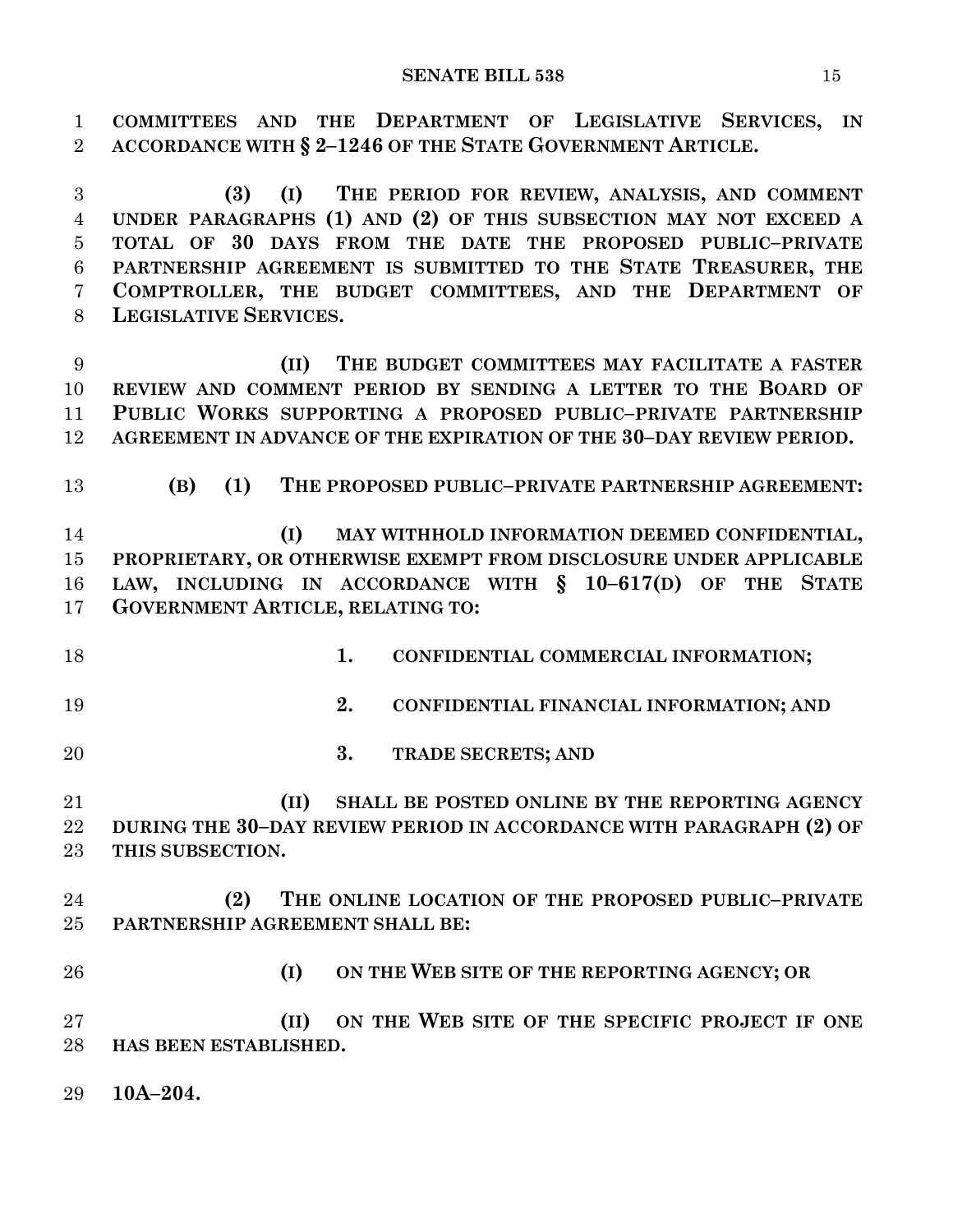**(A) THE REPORTING AGENCY SHALL POST THE FINAL PUBLIC–PRIVATE PARTNERSHIP AGREEMENT ON THE WEB SITE OF THE REPORTING AGENCY OR THE WEB SITE OF THE SPECIFIC PROJECT IF ONE HAS BEEN ESTABLISHED.**

 **(B) INFORMATION DEEMED PROPRIETARY OR OTHERWISE EXEMPT FROM DISCLOSURE UNDER APPLICABLE LAW MAY BE WITHHELD FROM THE POSTED VERSION OF THE FINAL PUBLIC–PRIVATE PARTNERSHIP AGREEMENT.**

**SUBTITLE 3. UNSOLICITED PROPOSALS.**

**10A–301.**

 **(A) A REPORTING AGENCY MAY ACCEPT, REJECT, OR EVALUATE AN UNSOLICITED PROPOSAL FOR A PUBLIC–PRIVATE PARTNERSHIP THAT WILL ASSIST THE REPORTING AGENCY IN IMPLEMENTING ITS FUNCTIONS IN A MANNER CONSISTENT WITH STATE POLICY.**

 **(B) A REPORTING AGENCY SHALL ESTABLISH THE PROCESS FOR DETERMINING WHETHER AN UNSOLICITED PROPOSAL MEETS A NEED OF THE REPORTING AGENCY OR IS OTHERWISE ADVANTAGEOUS TO THE REPORTING AGENCY.**

 **(C) (1) A REPORTING AGENCY MAY ESTABLISH BY REGULATION AN APPLICATION FEE FOR SUBMITTING AN UNSOLICITED PROPOSAL.**

 **(2) FOR AN UNSOLICITED PROPOSAL THAT DOES NOT ADDRESS A PROJECT ALREADY IN THE STATE'S CAPITAL IMPROVEMENT PROGRAM OR CONSOLIDATED TRANSPORTATION PROGRAM PLANNING DOCUMENTS, A REPORTING AGENCY MAY REQUIRE A HIGHER APPLICATION FEE.**

 **(D) IF A REPORTING AGENCY DETERMINES THAT AN UNSOLICITED PROPOSAL MEETS A NEED OF THE REPORTING AGENCY OR IS OTHERWISE ADVANTAGEOUS TO THE REPORTING AGENCY, THE REPORTING AGENCY SHALL:**

 **(1) CONDUCT A COMPETITIVE SEALED BID OR A COMPETITIVE SEALED PROPOSAL PROCESS;**

 **(2) PROTECT PROPRIETARY INFORMATION INCLUDED IN THE UNSOLICITED PROPOSAL TO THE SAME EXTENT PROPRIETARY INFORMATION IS PROTECTED UNDER § 10A–201(B) OF THIS TITLE; AND**

 **(3) COMPLY WITH ALL OF THE OTHER PROCEDURAL REQUIREMENTS SET FORTH IN THIS TITLE.**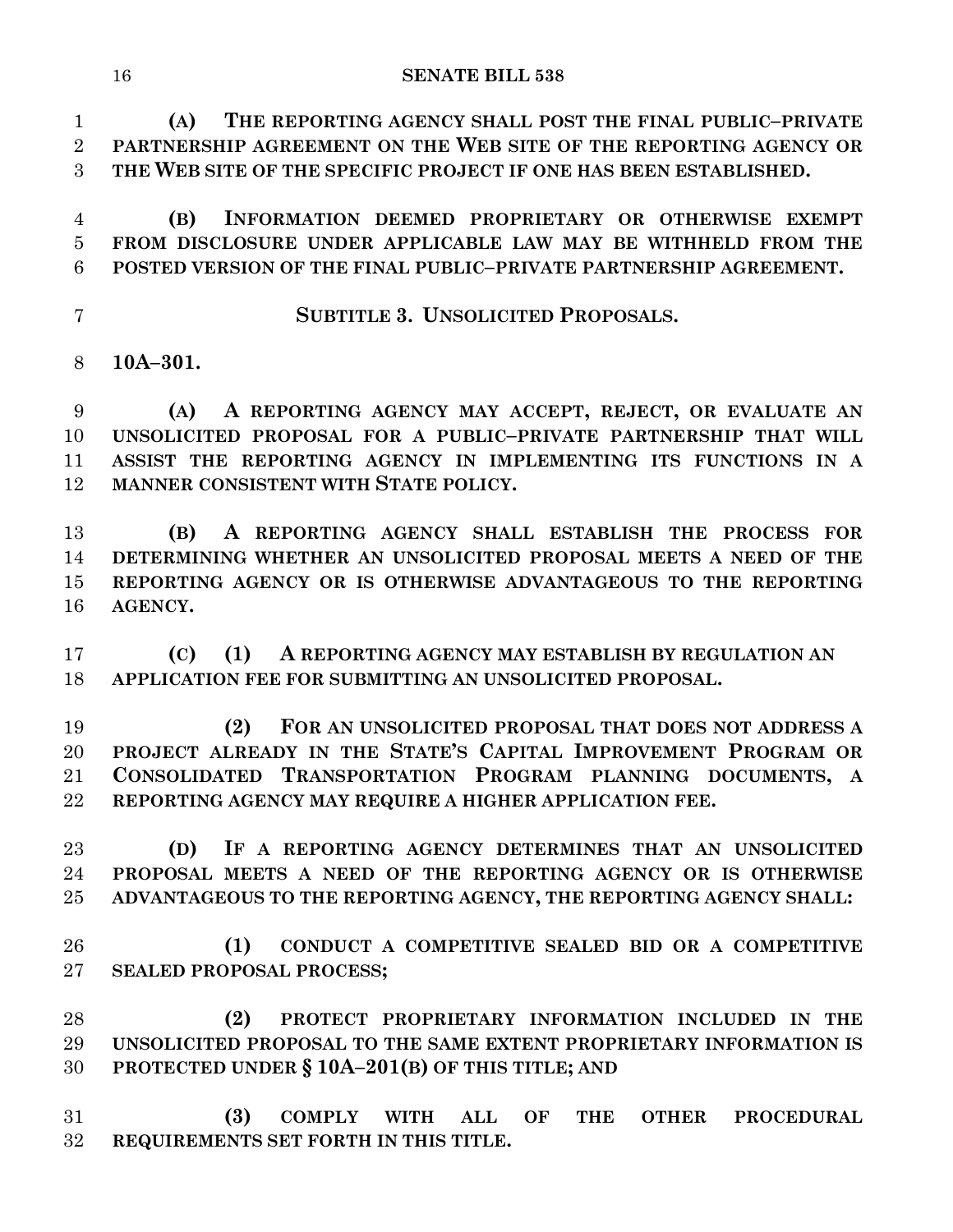**(E) AN INDIVIDUAL OR FIRM THAT HAS SUBMITTED AN UNSOLICITED PROPOSAL UNDER THIS TITLE MAY PARTICIPATE IN ANY SUBSEQUENT COMPETITIVE BID OR COMPETITIVE SEALED PROPOSAL SOLICITATION PROCESS.**

 **SUBTITLE 4. PUBLIC–PRIVATE PARTNERSHIP AGREEMENTS. 10A–401.**

 **(A) WHENEVER APPLICABLE, A PUBLIC–PRIVATE PARTNERSHIP AGREEMENT SHALL INCLUDE THE FOLLOWING PROVISIONS:**

 **(1) THE METHOD AND TERMS FOR APPROVAL OF ANY ASSIGNMENT, REASSIGNMENT, OR OTHER TRANSFER OF INTEREST RELATED TO THE PUBLIC–PRIVATE PARTNERSHIP AGREEMENT;**

 **(2) THE METHODS AND TERMS FOR SETTING AND ADJUSTING TOLLS, FARES, FEES, AND OTHER CHARGES RELATED TO THE PUBLIC INFRASTRUCTURE ASSET;**

 **(3) THE METHOD AND TERMS FOR REVENUE–SHARING OR OTHER SHARING IN FEES OR CHARGES, IN WHICH THE PUBLIC PARTICIPATES IN THE FINANCIAL UPSIDE OF ASSET PERFORMANCE OF THE PUBLIC INFRASTRUCTURE ASSET;**

 **(4) MINIMUM QUALITY STANDARDS, PERFORMANCE CRITERIA, INCENTIVES, AND DISINCENTIVES;**

**(5) OPERATIONS AND MAINTENANCE STANDARDS;**

**(6) THE RIGHTS FOR INSPECTION BY THE STATE;**

 **(7) THE TERMS AND CONDITIONS UNDER WHICH THE REPORTING AGENCY MAY PROVIDE SERVICES FOR A FEE SUFFICIENT TO COVER BOTH DIRECT AND INDIRECT COSTS;**

 **(8) PROVISIONS FOR OVERSIGHT AND REMEDIES AND PENALTIES FOR DEFAULT;**

 **(9) THE TERMS AND CONDITIONS UNDER WHICH THE REPORTING AGENCY ORIGINATING THE PUBLIC–PRIVATE PARTNERSHIP SHALL BE RESPONSIBLE FOR ONGOING OVERSIGHT;**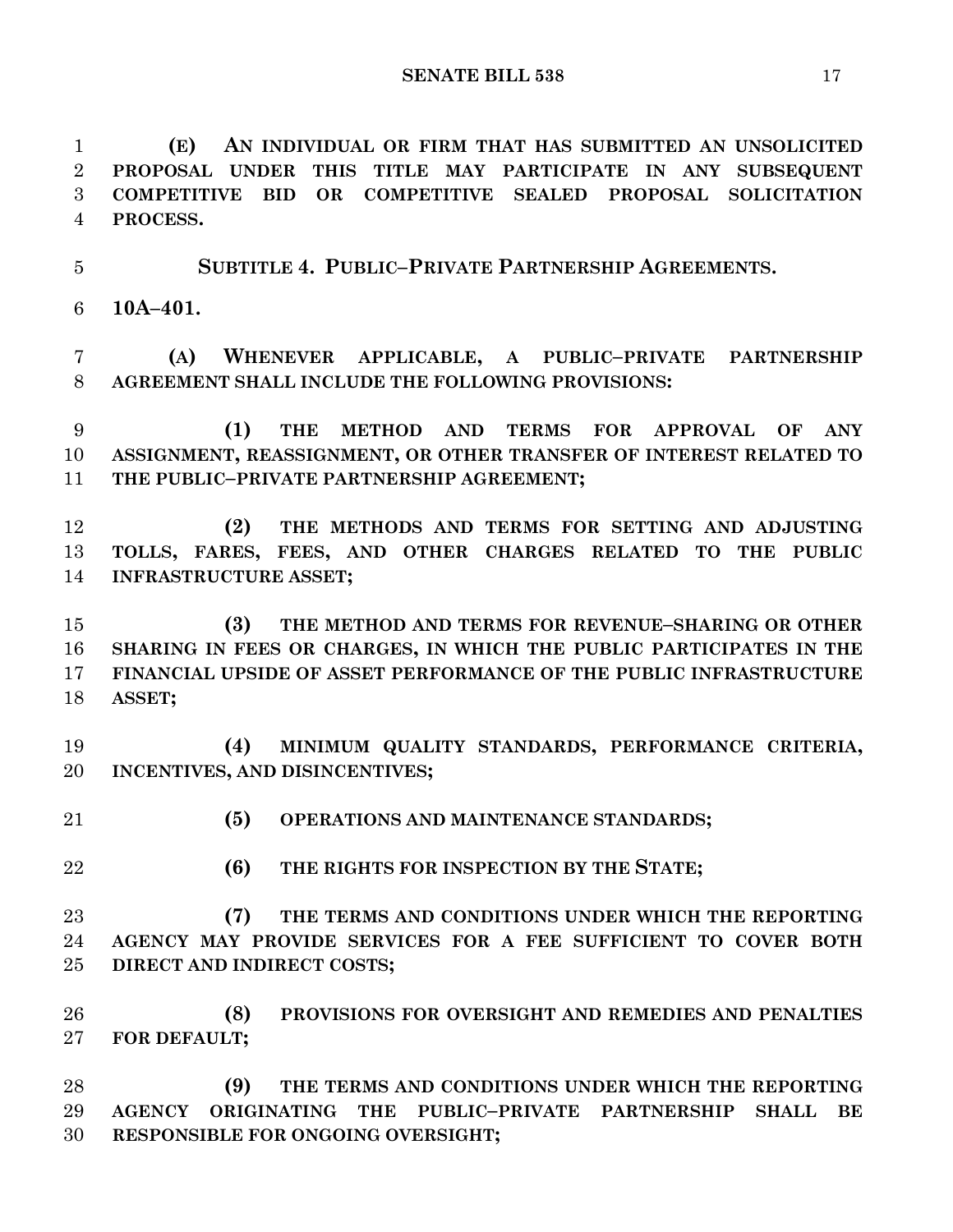**(10) THE TERMS AND CONDITIONS UNDER WHICH FINANCIAL RECORDS AND PERFORMANCE RELATED TO THE PUBLIC–PRIVATE PARTNERSHIP, AS WELL AS ANNUAL AUDITED FINANCIAL STATEMENTS OF THE PRIVATE ENTITY, ARE SUBJECT TO AUDIT BY THE OFFICE OF LEGISLATIVE AUDITS NO MORE THAN EVERY 3 YEARS;**

 **(11) THE TERMS AND CONDITIONS UNDER WHICH THE PUBLIC INFRASTRUCTURE ASSETS SHALL BE RETURNED TO THE STATE AT THE EXPIRATION OR TERMINATION OF THE AGREEMENT; AND**

 **(12) REQUIREMENTS FOR THE PRIVATE ENTITY TO PROVIDE PERFORMANCE AND PAYMENT SECURITY IN A FORM AND IN AN AMOUNT DETERMINED BY THE RESPONSIBLE PUBLIC ENTITY.**

 **(B) (1) A PUBLIC–PRIVATE PARTNERSHIP AGREEMENT MAY INCLUDE A PROVISION THAT, EXCEPT AS PROVIDED IN PARAGRAPH (2) OF THIS SUBSECTION, COMPENSATION MAY BE PROVIDED FOR COMPETING INFRASTRUCTURE DEVELOPMENTS THAT RESULT IN A DOCUMENTED REVENUE LOSS FOR THE PRIVATE ENTITY IN A PUBLIC–PRIVATE PARTNERSHIP.**

 **(2) COMPENSATION MAY NOT BE PROVIDED AS A RESULT OF STATE INFRASTRUCTURE DEVELOPMENTS ALREADY IN THE STATE'S CAPITAL IMPROVEMENT PROGRAM OR CONSOLIDATED TRANSPORTATION PROGRAM PLANNING DOCUMENTS AT THE TIME THE PUBLIC–PRIVATE PARTNERSHIP AGREEMENT IS EXECUTED, SAFETY INITIATIVES, INFRASTRUCTURE IMPROVEMENTS WITH MINIMAL CAPACITY INCREASES, OR INFRASTRUCTURE FOR OTHER TRANSPORTATION MODES THAT ARE NOT THE SUBJECT OF THE PUBLIC–PRIVATE PARTNERSHIP.**

 **(C) A PUBLIC–PRIVATE PARTNERSHIP AGREEMENT MAY NOT INCLUDE A NONCOMPETE CLAUSE FOR PUBLIC–PRIVATE PARTNERSHIP PROJECTS INVOLVING ROAD, HIGHWAY, OR BRIDGE ASSETS.**

**10A–402.**

 **(A) EXCEPT AS PROVIDED IN SUBSECTION (B) OF THIS SECTION, A PUBLIC–PRIVATE PARTNERSHIP AGREEMENT MAY NOT EXCEED 50 YEARS, INCLUDING ALL RENEWALS AND EXTENSIONS.**

**(B) THE BOARD OF PUBLIC WORKS MAY:**

 **(1) WAIVE THE PROHIBITION SET FORTH IN SUBSECTION (A) OF THIS SECTION IF THE BOARD DETERMINES THAT THE REPORTING AGENCY HAS**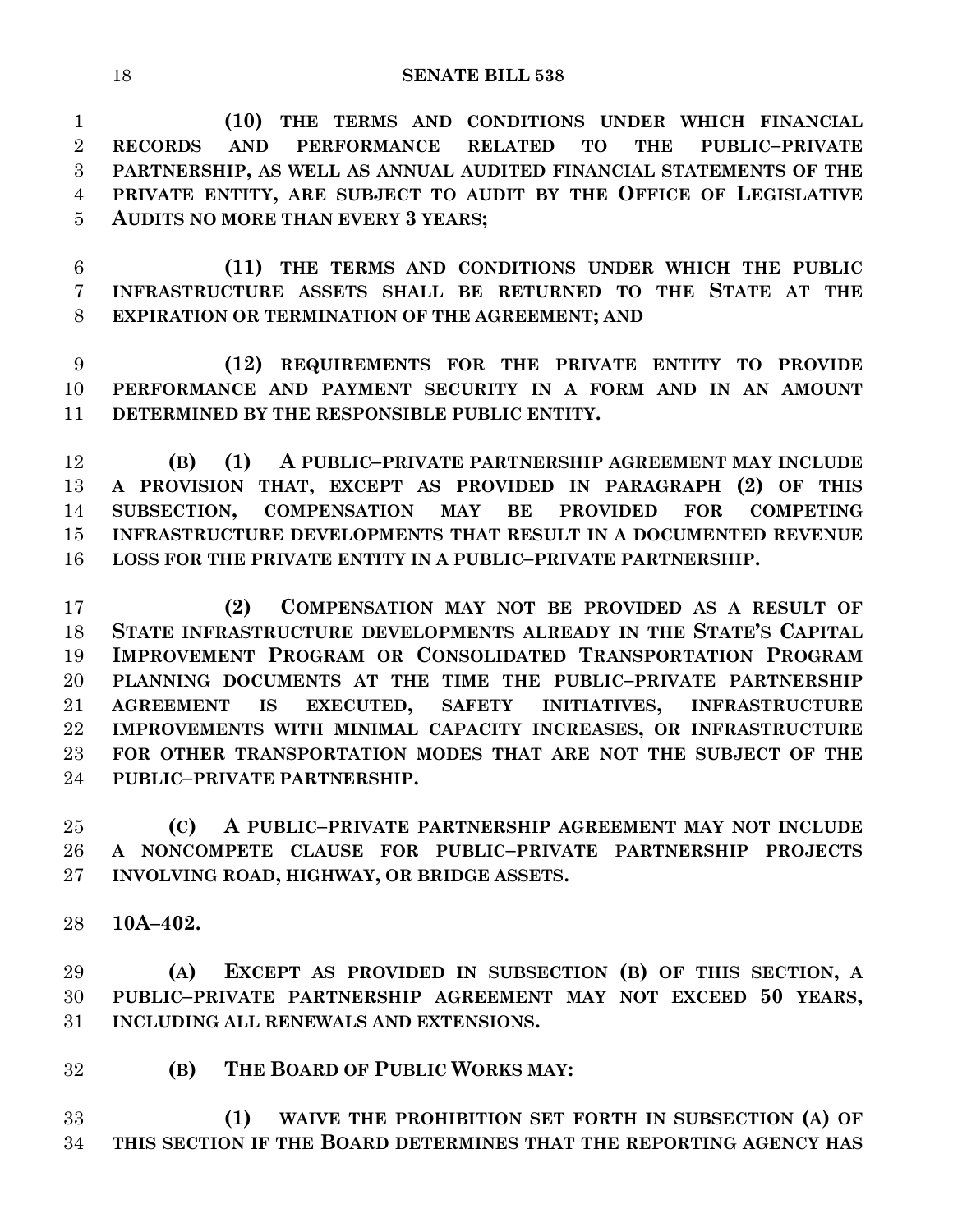**DEMONSTRATED SUFFICIENT REASON FOR THE AGREEMENT TO HAVE A LONGER TERM; AND (2) WAIVE THE PROHIBITION SET FORTH IN SUBSECTION (A) OF THIS SECTION AT ANY POINT DURING THE PRESOLICITATION, PROPOSAL REVIEW, OR AGREEMENT NEGOTIATIONS PROCESS.** 11–203. **(H) (1) EXCEPT AS PROVIDED IN PARAGRAPH (2) OF THIS SUBSECTION, THIS DIVISION DOES NOT APPLY TO A PUBLIC–PRIVATE PARTNERSHIP UNDER TITLE 10A OF THIS ARTICLE. (2) TO THE EXTENT OTHERWISE REQUIRED BY LAW, THE FOLLOWING PROVISIONS OF THIS DIVISION APPLY TO A PUBLIC–PRIVATE PARTNERSHIP UNDER TITLE 10A OF THIS ARTICLE: (I) § 11–205 OF THIS SUBTITLE ("COLLUSION"); (II) § 11–205.1 OF THIS SUBTITLE ("FALSIFICATION, CONCEALMENT, ETC. OF MATERIAL FACTS"); (III) TITLE 12, SUBTITLE 4 OF THIS ARTICLE ("POLICIES AND PROCEDURES FOR EXEMPT UNITS"); (IV) § 13–219 OF THIS ARTICLE ("REQUIRED CLAUSES – NONDISCRIMINATION CLAUSE"); (V) TITLE 17, SUBTITLE 2 OF THIS ARTICLE ("PREVAILING WAGE RATES – PUBLIC WORK CONTRACTS"); AND (VI) TITLE 18 OF THIS ARTICLE ("LIVING WAGE"). Article – Transportation [**4–406. (a) (1) In this section the following words have the meanings indicated. (2) "Budget committees" means the Senate Budget and Taxation Committee, the House Committee on Ways and Means, and the House Appropriations

Committee.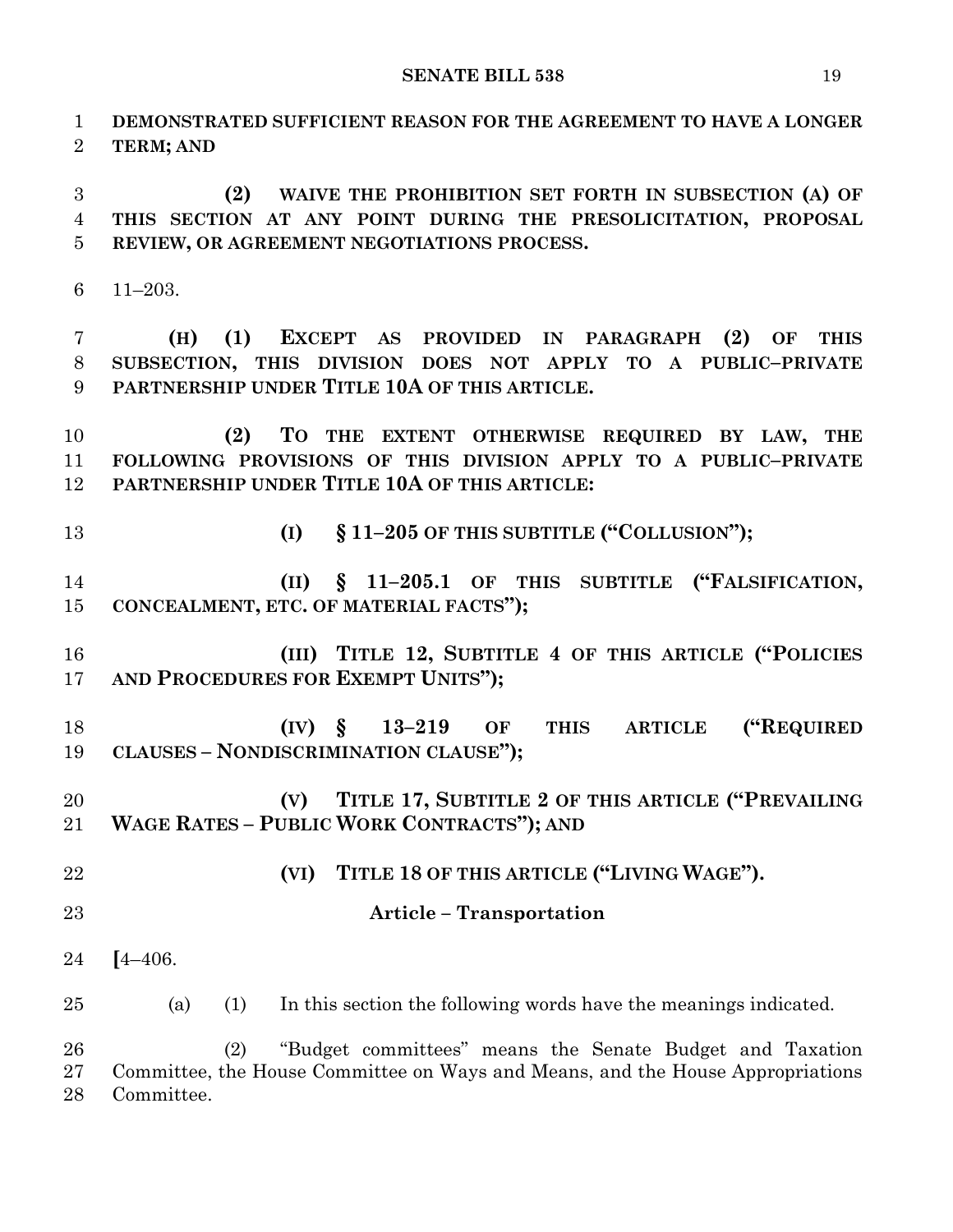| $\mathbf{1}$<br>$\overline{2}$<br>$\boldsymbol{3}$ | "Private entity" means an individual, a corporation, a general or<br>(3)<br>limited partnership, a limited liability company, a joint venture, a business trust, a<br>public benefit corporation, a nonprofit entity, or another business entity.                                                                                                   |
|----------------------------------------------------|-----------------------------------------------------------------------------------------------------------------------------------------------------------------------------------------------------------------------------------------------------------------------------------------------------------------------------------------------------|
| $\overline{4}$<br>$\bf 5$<br>6                     | "Public notice of solicitation" includes a request for expressions of<br>(4)<br>interest, a request for proposals, a memorandum of understanding, an interim<br>development agreement, a letter of intent, or a preliminary development plan.                                                                                                       |
| $\overline{7}$<br>$8\,$                            | "Public-private partnership" means a sale or<br>(5)<br>(i)<br>lease<br>agreement between the Authority and a private entity under which:                                                                                                                                                                                                            |
| 9<br>10                                            | The private entity assumes control of the operation<br>1.<br>and maintenance of an existing State facility; or                                                                                                                                                                                                                                      |
| 11<br>12<br>13                                     | 2.<br>The private entity constructs, reconstructs, finances,<br>or operates a State facility or a facility for State use and will collect fees, charges,<br>rents, or tolls for the use of the facility.                                                                                                                                            |
| 14                                                 | "Public-private partnership" does not include:<br>(ii)                                                                                                                                                                                                                                                                                              |
| 15<br>16                                           | A short-term operating space lease entered into in the<br>1.<br>ordinary course of business by the Authority and a private entity; or                                                                                                                                                                                                               |
| 17<br>18                                           | A procurement governed by Division II of the State<br>2.<br>Finance and Procurement Article.                                                                                                                                                                                                                                                        |
| 19<br>20<br>21                                     | Following the submission of each of the reports required under this<br>(b)<br>section, the budget committees shall have 45 days to review and comment on the<br>reports.                                                                                                                                                                            |
| 22<br>23<br>24<br>25                               | Not less than 45 days before issuing a public notice of solicitation<br>(1)<br>$\left( \mathrm{c} \right)$<br>for a public-private partnership, the Authority shall submit to the budget committees,<br>in accordance with $\S 2$ –1246 of the State Government Article, a report concerning the<br>proposed public-private partnership.            |
| 26<br>27<br>28<br>29<br>30                         | By January 1 of each year, the Authority shall submit to the<br>(2)<br>budget committees, in accordance with $\S$ 2-1246 of the State Government Article, a<br>report concerning each public-private partnership under consideration at that time by<br>the Authority that has not been reviewed or approved previously by the General<br>Assembly. |
| 31<br>32<br>33<br>34                               | (3)<br>By January 1 of each year, the Authority shall submit to the<br>budget committees, in accordance with $\S$ 2-1246 of the State Government Article, a<br>status report concerning each existing public-private partnership in which the<br>Authority is involved.                                                                             |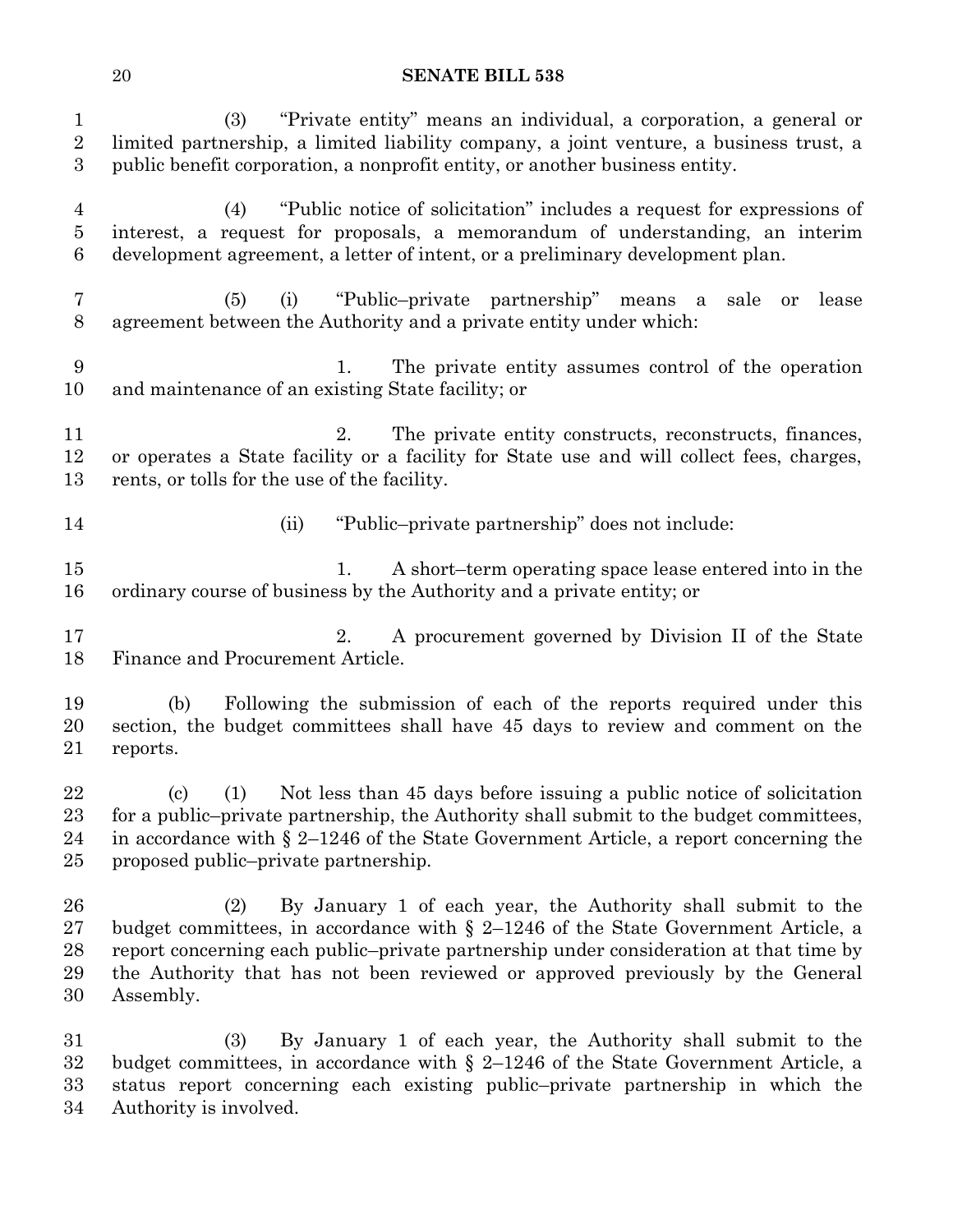(d) By January 1 of each year, the Authority shall submit to the budget committees, in accordance with § 2–1246 of the State Government Article, a report concerning each public–private partnership for which the Authority is providing conduit financing.

 (e) Not less than 30 days before entering into a public–private partnership agreement, the Authority shall submit to the budget committees, in accordance with § 2–1246 of the State Government Article, an analysis of the impact of the proposed public–private partnership agreement on the Authority's financing plan, including the Authority's operating and capital budgets and debt capacity.

 (f) The Board of Public Works may not approve a public–private partnership agreement under § 10–305 or § 12–204 of the State Finance and Procurement Article that the Authority proposes to enter into until the budget committees have had 30 days to review and comment on the Authority's analysis of the agreement required under subsection (e) of this section.**]**

 SECTION 2. AND BE IT FURTHER ENACTED, That the Laws of Maryland read as follows:

## **Article – State Finance and Procurement**

**10A–403.**

 **(A) THE FINDINGS AND EVIDENCE RELIED ON BY THE GENERAL ASSEMBLY FOR THE CONTINUATION OF THE MINORITY BUSINESS ENTERPRISE PROGRAM UNDER TITLE 14, SUBTITLE 3 OF THIS ARTICLE, AS ENACTED BY CHAPTER 253 OF THE ACTS OF 2011 AND CHAPTER 154 OF THE ACTS OF 2012, ARE HEREBY INCORPORATED.**

 **(B) TO THE EXTENT PRACTICABLE AND PERMITTED BY THE UNITED STATES CONSTITUTION, THE PROVISIONS OF THE MINORITY BUSINESS ENTERPRISE PROGRAM UNDER TITLE 14, SUBTITLE 3 OF THIS ARTICLE SHALL APPLY TO PUBLIC–PRIVATE PARTNERSHIPS ESTABLISHED UNDER THIS TITLE.**

 **(C) (1) THE BOARD OF PUBLIC WORKS MAY NOT APPROVE A PUBLIC–PRIVATE PARTNERSHIP AGREEMENT UNDER § 10A–203 OF THIS TITLE UNTIL THE REPORTING AGENCY, IN CONSULTATION WITH THE GOVERNOR'S OFFICE OF MINORITY AFFAIRS, THE OFFICE OF THE ATTORNEY GENERAL, AND THE PRIVATE ENTITY, IF PERMISSIBLE, ESTABLISHES REASONABLE AND APPROPRIATE MINORITY BUSINESS ENTERPRISE PARTICIPATION GOALS AND PROCEDURES FOR THE PROJECT.**

 **(2) TO THE EXTENT PRACTICABLE, GOALS AND PROCEDURES ESTABLISHED UNDER PARAGRAPH (1) OF THIS SUBSECTION SHALL BE BASED ON THE REQUIREMENTS OF:**